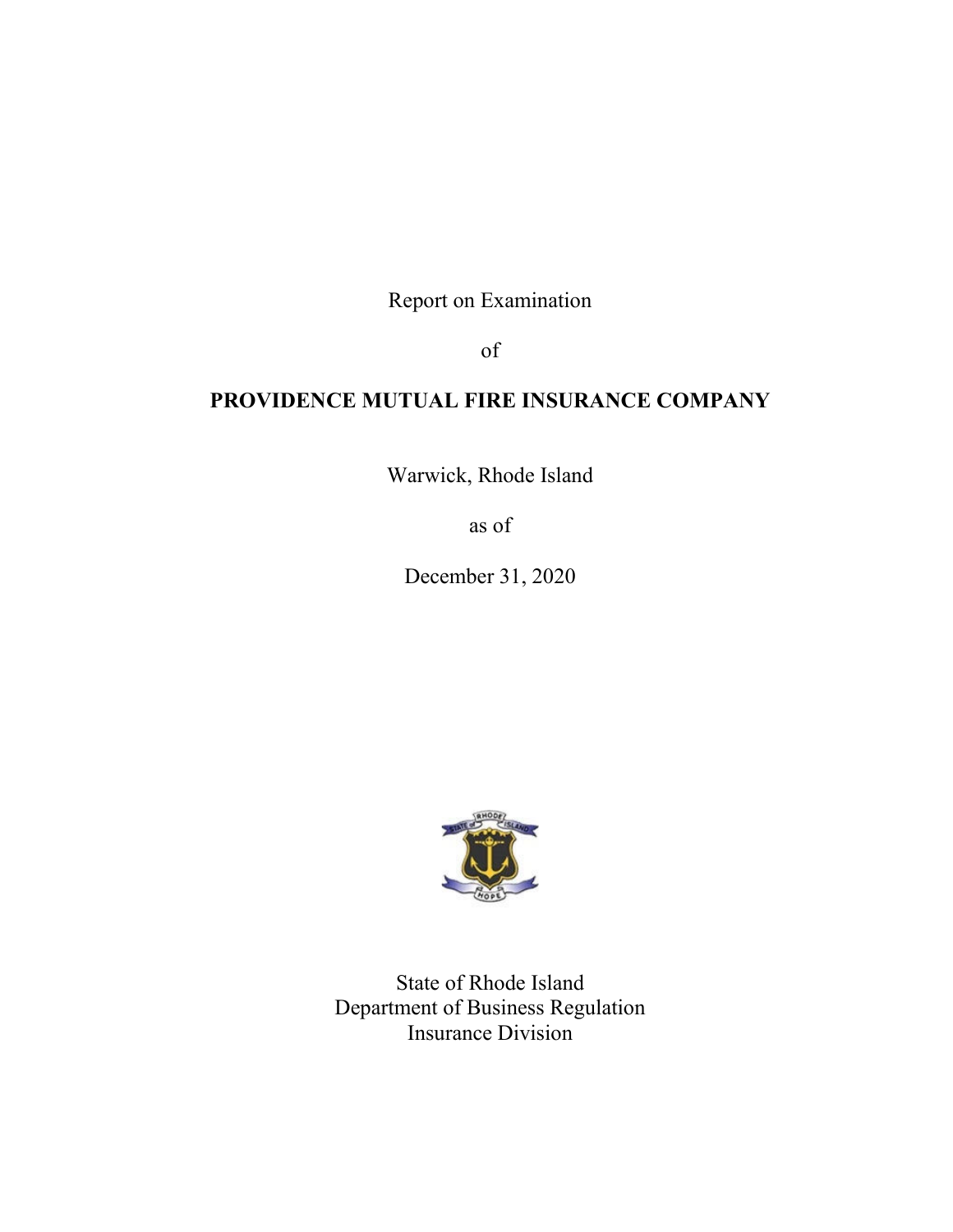

**State of Rhode Island DEPARTMENT OF BUSINESS REGULATION 1511 Pontiac Avenue, Bldg. 69-2 Cranston, Rhode Island 02920** 

**Insurance Division** 

# **ADOPTION ORDER**

The attached Report of Examination as of December 31, 2020, of the condition and affairs of

# **PROVIDENCE MUTUAL FIRE INSURANCE COMPANY**

was recently completed by duly qualified examiners, pursuant to the provisions of the Rhode Island General Laws.

Due consideration has been given to the comments of the examiners regarding the operation of the Companies and their financial condition, as reflected in the report.

It is therefore ORDERED that said Report be, and it is hereby, adopted and filed and made an official record of this Department as of this date.

Department of Business Regulation

wyer

Dated: March 7, 2022

Elizabeth Kelleher Dwyer Superintendent of Insurance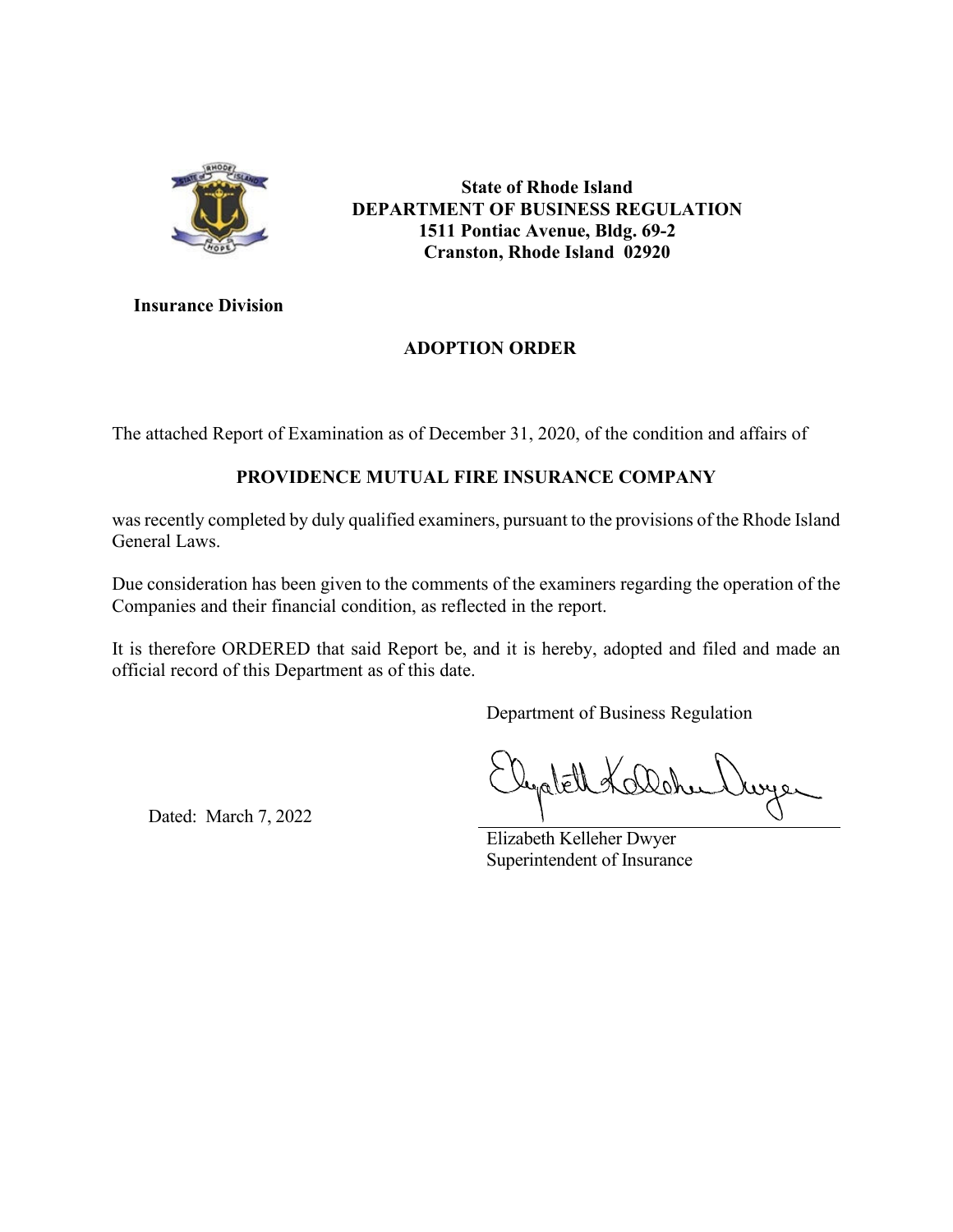# **TABLE OF CONTENTS**

| COMPARATIVE STATEMENT OF LIABILITIES, SURPLUS AND OTHER FUNDS  15 |  |
|-------------------------------------------------------------------|--|
|                                                                   |  |
|                                                                   |  |
|                                                                   |  |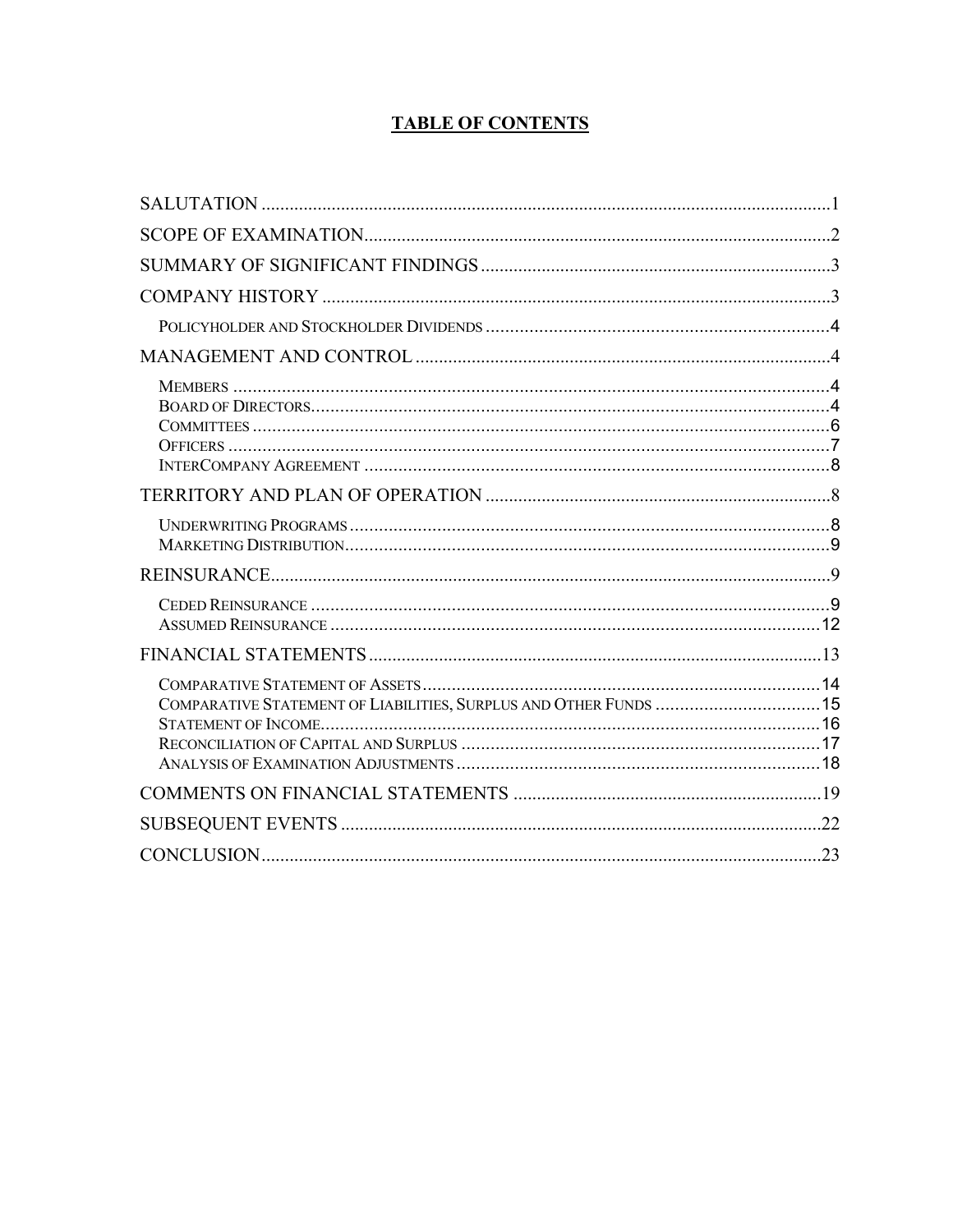Ms. Elizabeth Kelleher Dwyer Superintendent of Insurance State of Rhode Island Department of Business Regulation 1511 Pontiac Avenue, Bldg. 69-2 Cranston, Rhode Island 02920

Dear Superintendent Dwyer:

In accordance with your instructions and pursuant to Chapters 13.1 and 35 of Title 27 of the General Laws of the State of Rhode Island, an examination has been made as of December 31, 2020, of the financial condition and affairs of

## **PROVIDENCE MUTUAL FIRE INSURANCE COMPANY**

located 340 East Avenue, Warwick, Rhode Island. The report of such examination is herewith submitted.

Providence Mutual Fire Insurance Company (the "Company" or "PMFIC") was previously examined as of December 31, 2015, and both the current and prior examinations were conducted by the Insurance Division of the State of Rhode Island ("Insurance Division").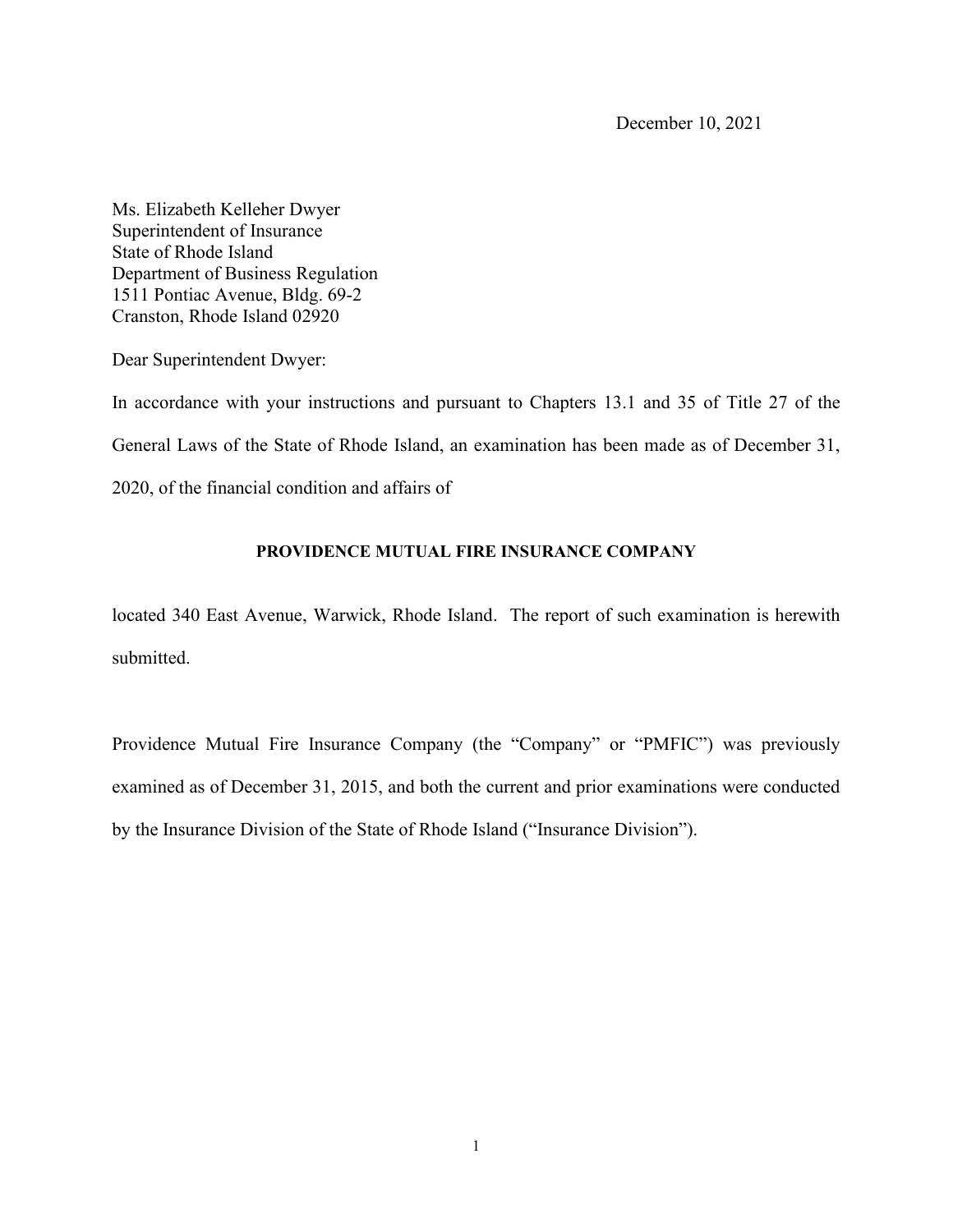#### **SCOPE OF EXAMINATION**

The last examination of the Company covered the five-year period from January 1, 2011, through December 31, 2015. The current examination covered the five-year period from January 1, 2016, through December 31, 2020 and was performed in compliance with the above-mentioned sections of the General Laws of the State of Rhode Island, as amended. The current examination was conducted as a single-state full scope risk-focused examination in accordance with the National Association of Insurance Commissioners ("NAIC") *Financial Condition Examiners Handbook* ("Handbook"), risk-focused examination process.

The Handbook requires that we plan and perform the examination to evaluate the financial condition, assess corporate governance, identify current and prospective risks of the Company and evaluate system controls and procedures used to mitigate those risks. An examination also includes identifying and evaluating significant risks that could cause an insurer's surplus to be materially misstated both currently and prospectively.

All accounts and activities of the Company were considered in accordance with the risk-focused examination process. This may include assessing significant estimates made by management and evaluating management's compliance with Statutory Accounting Principles. The examination does not attest to the fair presentation of the financial statements included herein. If, during the course of the examination an adjustment is identified, the impact of such adjustment will be documented separately following the Company's financial statements.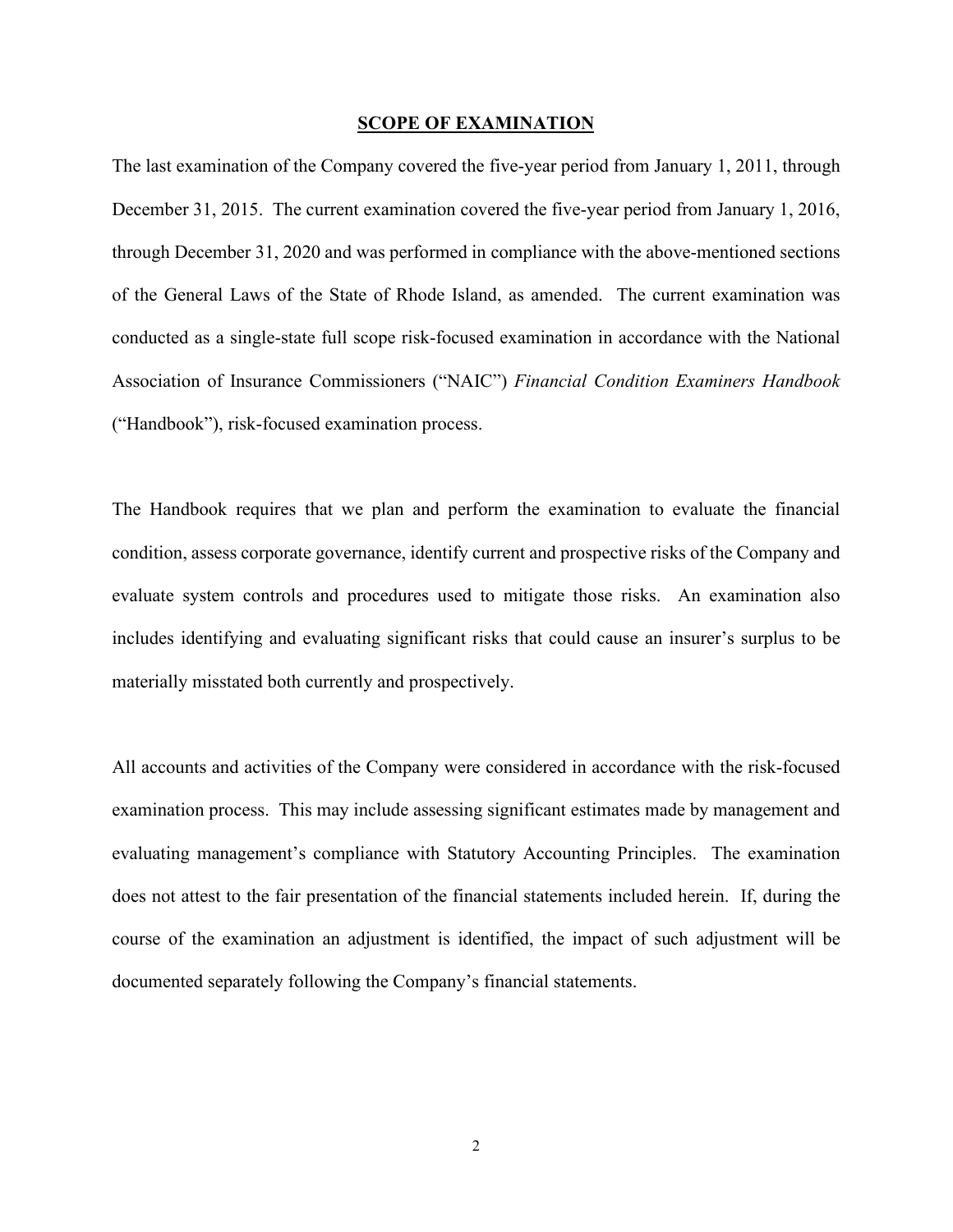This examination report includes significant findings of fact, and general information about the insurers and their financial condition. There may be other items identified during the examination that, due to their nature (e.g., subjective conclusions, proprietary information, etc.) are not included within the examination report but separately communicated to other regulators and/or the Company.

### **SUMMARY OF SIGNIFICANT FINDINGS**

There were no material adverse or significant non-compliance findings noted during the examination conducted as of December 31, 2020.

## **COMPANY HISTORY**

The Company was chartered by an Act of the Rhode Island General Assembly ("the Charter") and commenced business in 1800. The Charter was amended in 1821, 1873, 1878, 1885, 1890, 1955, 1992 and 2004. The Charter was last amended in 2004, whereby the required surplus was increased from \$200,000 to \$3,000,000, and governance provisions were moved from the Charter to the bylaws.

The Company is the parent and owns 100% of the capital stock of Providence Plantations Insurance Company ("PPIC"), which was incorporated on June 25, 1986. From 1995 to 2002, PPIC participated in an intercompany pooling arrangement with PMFIC and the Grange Mutual Insurance Company, a New Hampshire domiciled insurer. Prior to 1995, PPIC was virtually an inactive insurance company. From 1994 to 2002, PMFIC controlled the Grange Mutual Insurance Company through a Form A filing that was approved by the New Hampshire Insurance Department on June 16, 1994. In December 2002, Grange Mutual was merged into PMFIC, and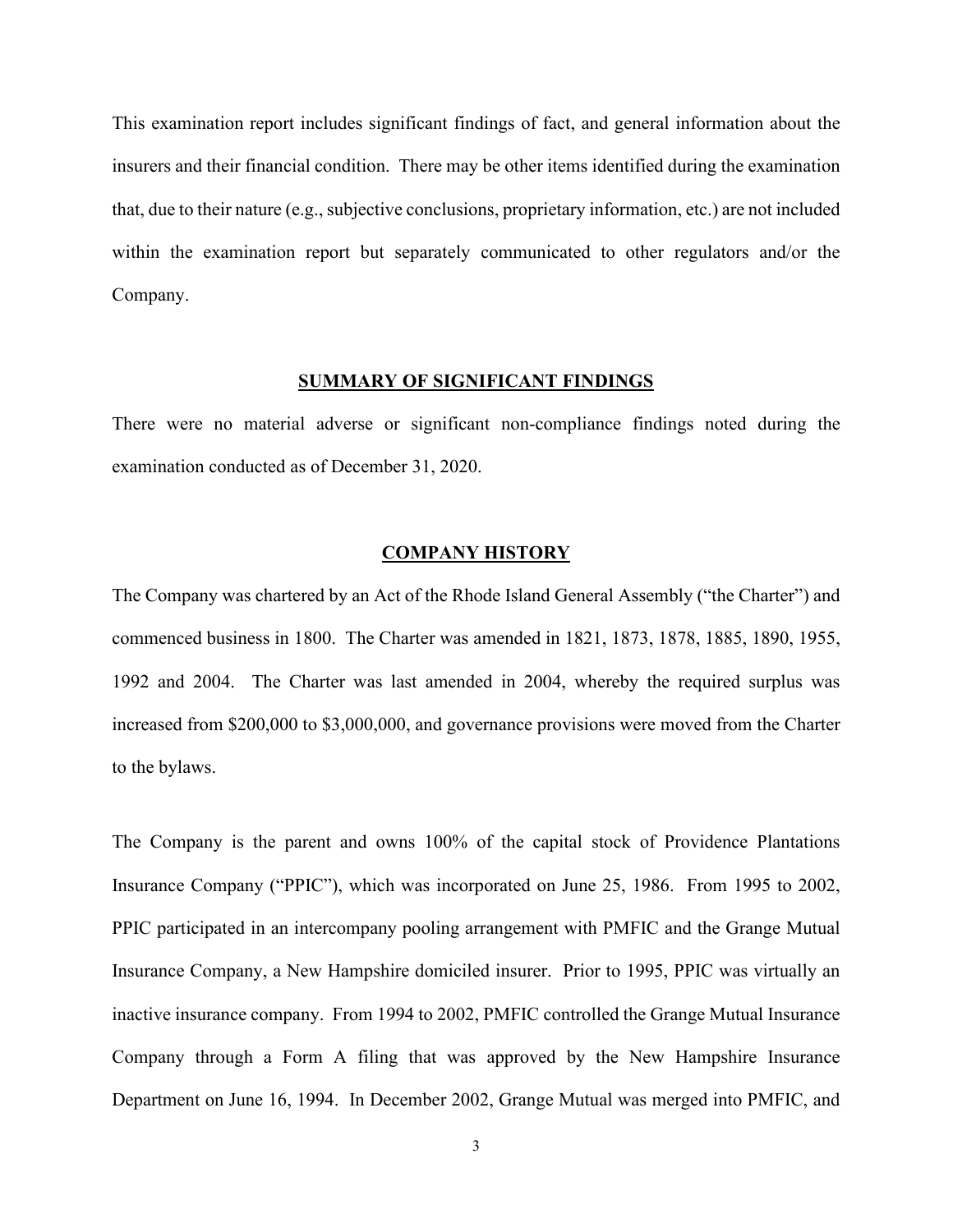on December 31, 2002 the intercompany pooling arrangement was commuted with PPIC. The result of these two transactions is that all insurance operations are now through PMFIC. PPIC has been inactive during the period under examination.

#### Policyholder and Stockholder Dividends

The Company writes standard and preferred business at various deviations from manual rates and pays a policyholder dividend that is applied as a discount to renewal policies.

## **MANAGEMENT AND CONTROL**

## Members

The Charter provides that owners of policies of insurance issued by the Company, which are not cancelled or expired, shall be members thereof. The bylaws provide that meeting of the members shall be held as determined by the bylaws of the Company. The bylaws provide that the annual meeting of the Company shall be held on the fourth Tuesday of February of each year. At all meetings of the members, fifteen (15) or more members shall constitute a quorum for the transaction of business and each member shall be entitled to one vote and may vote by proxy.

#### Board of Directors

The bylaws provide that the property, affairs, and business of the Company shall be vested in the Board of Directors ("Board"), the number of which shall be fixed from time to time by the Board. The Company's bylaws require that the Board consist of not less than nine (9) nor more than thirteen (13) persons. The bylaws also provide that the Directors shall be divided into three classes as nearly equal in size as possible. Directors shall be elected for a term of three (3) years or until his or her successor is elected and qualified.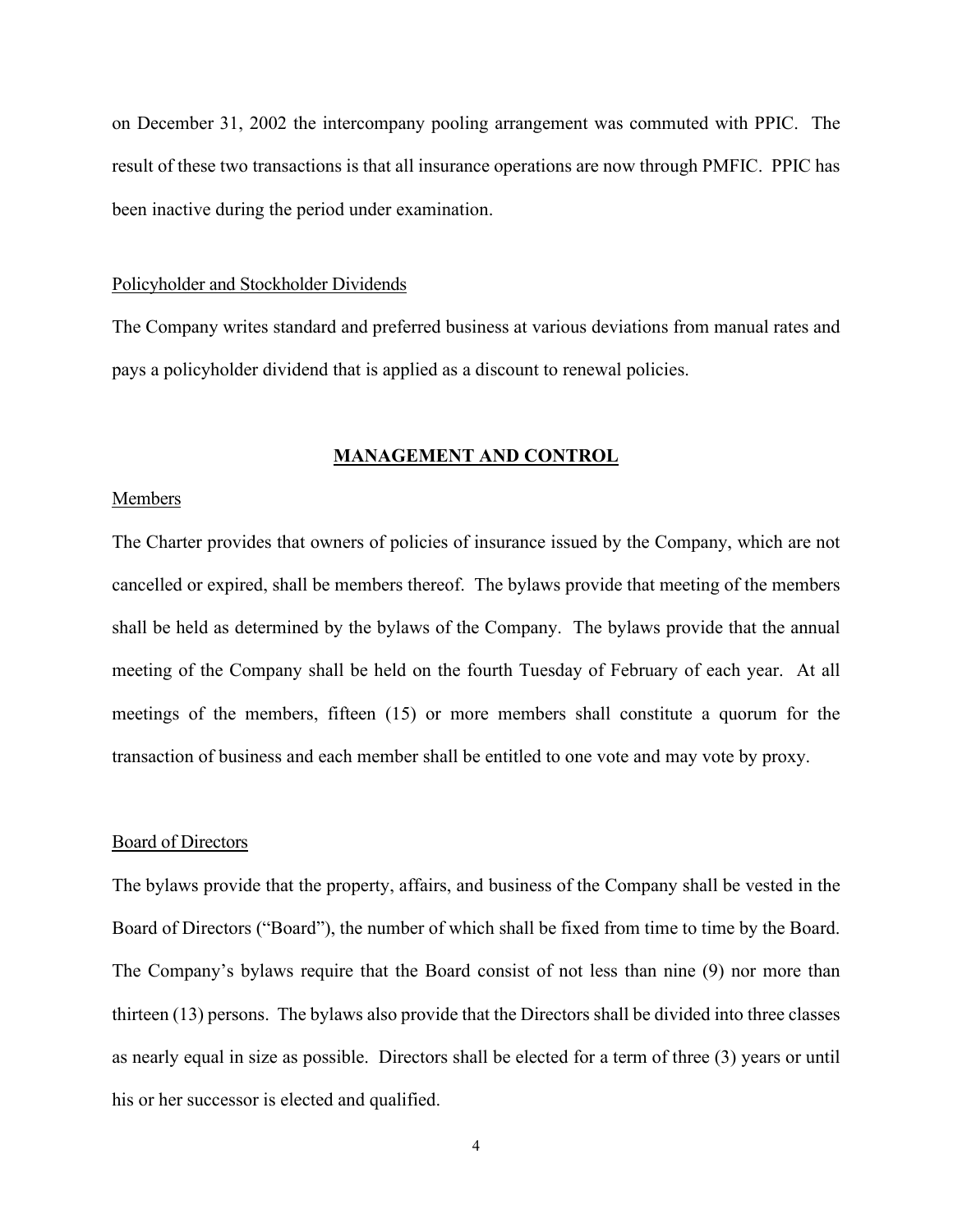The bylaws state that Board meetings shall be held at such places and such times as the Board shall from time to time by vote determine. A majority of the total number of Directors at the time in office shall constitute a quorum for transaction of business at any meeting. Special meetings of the Board of Directors can be called whenever directed by the President (or other officer then serving as the Chief Executive Officer) or by not less than twenty-five percent (25%) of the members of the Board of Directors.

The bylaws require that the Board of Directors shall, as soon as practicable after each annual election of Directors on the same day, and whenever vacancies occur, elect a chairman of the board, president, secretary, treasurer, and such other officers as they may deem necessary. Each Director shall hold office until the next annual elections of Directors held at the end of his or her term of office and until his or her successor shall have been duly elected and qualified, or until death, resignation, or removal of such Director in the manner provided in the bylaws.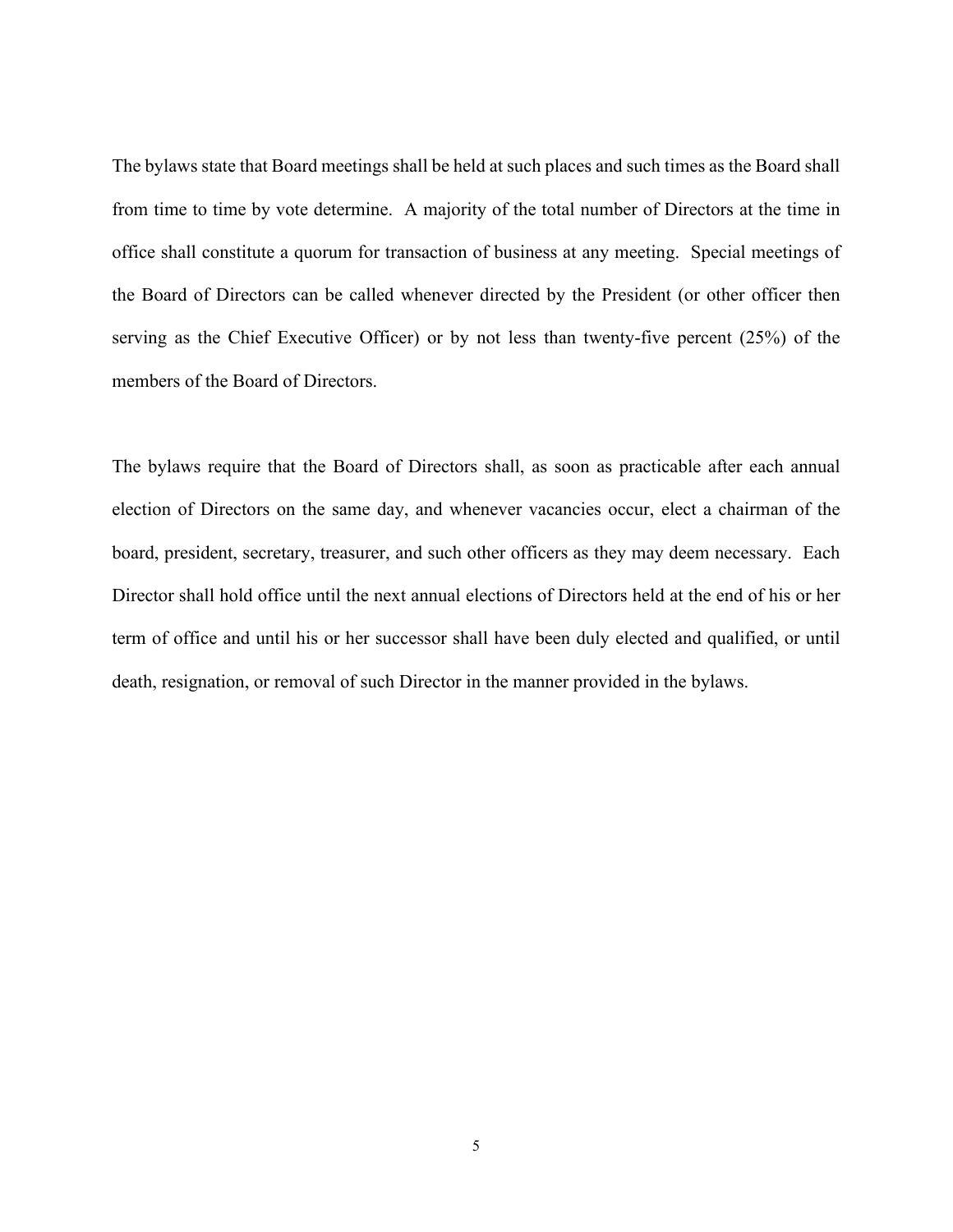The members of the Board of Directors serving at December 31, 2020, are as follows: hie

| <b>Name</b>             | <b>Business Affiliation</b>              |                |
|-------------------------|------------------------------------------|----------------|
|                         |                                          | <b>Expires</b> |
| Mary Louise Fazzano     | Giving Focus LLC                         | February       |
|                         | President                                | 2021           |
| John Scott Lombardo     | MetLife Auto & Home Ins. Co.             | February       |
|                         | Retired                                  | 2021           |
| Sandra Glaser Parrillo  | Providence Mutual Fire Insurance Company | February       |
|                         | President & Chief Executive Officer      | 2022           |
| Alan Henry Litwin       | Kahn, Litwin, Renza & Co, LTD            | February       |
|                         | Managing Director                        | 2022           |
| Edwin Joseph Santos     | Citizens Financial Group                 | February       |
|                         | Retired                                  | 2022           |
| John Bond Trevor IV     | Parsons Capital Management, Inc.         | February       |
|                         | Certified Financial Planner              | 2022           |
| Rajiv Aggarwal Kumar IV | Virgin Pulse                             | February       |
|                         | Chief Medical Officer                    | 2023           |
| David Martin Gilden     | Partridge Snow & Hahn LLP                | February       |
|                         | Partner                                  | 2023           |
| B. Michael Rauh Jr.     | Chelsea Groton Bank                      | February       |
|                         | President & CEO                          | 2023           |

\*Sandra Parrillo retired as President and Chief Executive officer in February of 2021, but remained on the Board until her term expired in February 2022

# **Committees**

The bylaws provide that the Board of Directors shall have the power by vote to create from time to time such committee or committees of directors, officers, employees or other persons designated by it for the purpose of advising with the Board, and the officers and employees of the Company in all such matters as the Board shall deem advisable and with such sanctions and duties as the Board shall by vote prescribe.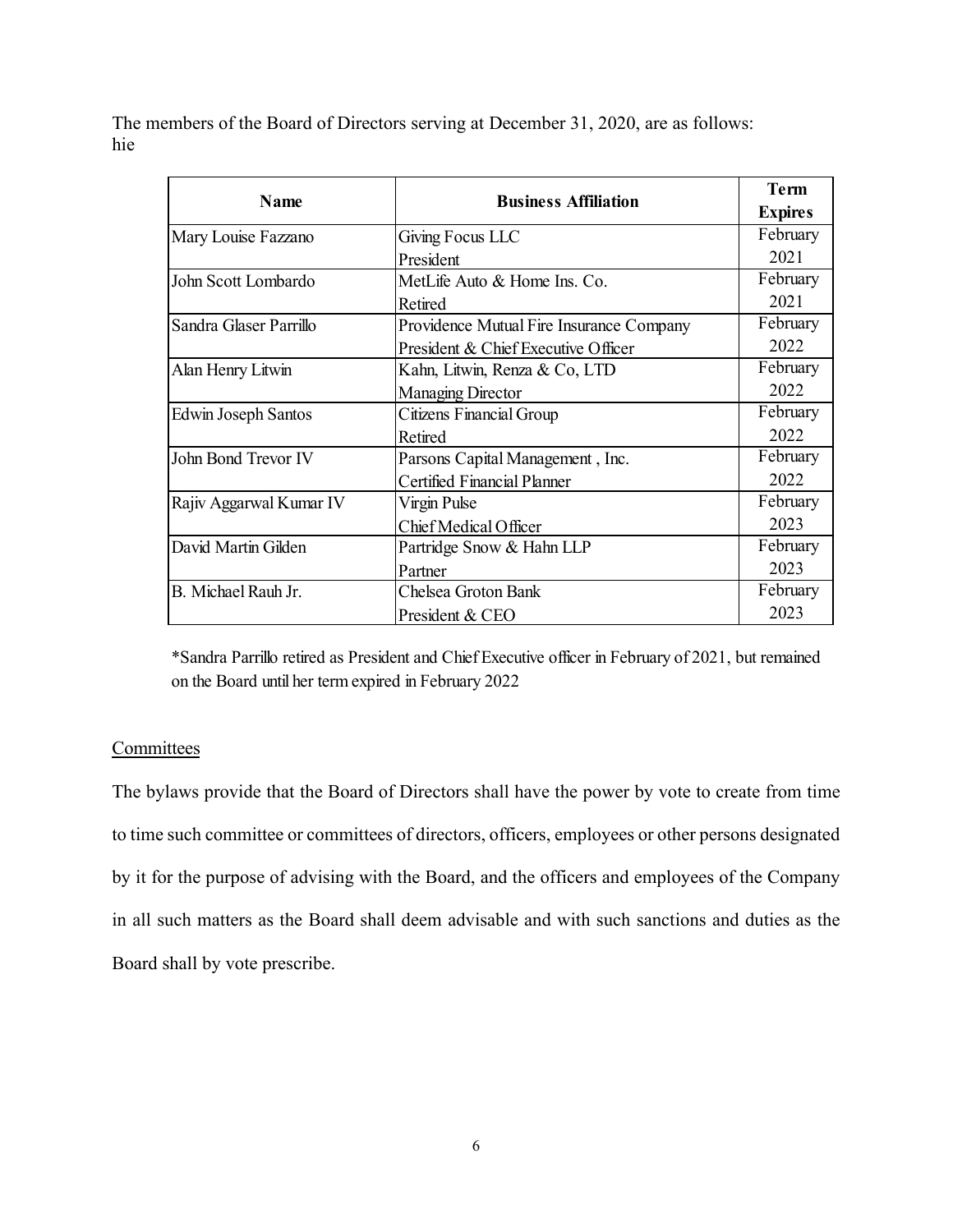The standing committees consisted of the following members at December 31, 2020:

| <b>Finance Committee</b>   | <b>Audit Committee</b>  |
|----------------------------|-------------------------|
| <b>Edwin Joseph Santos</b> | Alan Henry Litwin       |
| John Scott Lombardo        | Mary Louise Fazzano     |
| John Bond Trevor IV        | B. Michael Rauh, Jr.    |
| Alan Henry Litwin          | Rajiv Aggarwal Kumar IV |

| <b>Compensation &amp; Benefit Committee</b> | <b>Corporate Governance Committee</b>     |
|---------------------------------------------|-------------------------------------------|
| B. Michael Rauh, Jr.                        | David Martin Gilden                       |
| John Scott Lombardo                         | <b>Edwin Joseph Santos</b>                |
| Mary Louise Fazzano                         | John Bond Trevor IV                       |
| David Martin Gilden                         | Rajiv Aggarwal Kumar IV                   |
| Sandra Glaser Parrillo, ex-officio member   | Sandra Glaser Parrillo, ex-officio member |

| <b>Audit Committee</b>  |  |  |  |
|-------------------------|--|--|--|
| Alan Henry Litwin       |  |  |  |
| Mary Louise Fazzano     |  |  |  |
| B. Michael Rauh, Jr.    |  |  |  |
| Rajiv Aggarwal Kumar IV |  |  |  |

| <b>Corporate Governance Committee</b>     |
|-------------------------------------------|
| David Martin Gilden                       |
| <b>Edwin Joseph Santos</b>                |
| John Bond Trevor IV                       |
| Rajiv Aggarwal Kumar IV                   |
| Sandra Glaser Parrillo, ex-officio member |

# **Officers**

The bylaws provide that the officers shall be a chairman of the board, a president, a secretary, a treasurer, and such other officers as the Board of Directors may from time to time elect. The officers shall be elected annually by the Board of Directors and shall hold office until a successor has been duly elected and qualified, or until such officer's death, resignation or removal. A vacancy in any office may be filled in the manner prescribed in the bylaws for election or appointment to the office and any such vacancy shall be filled for the unexpired portion of the term.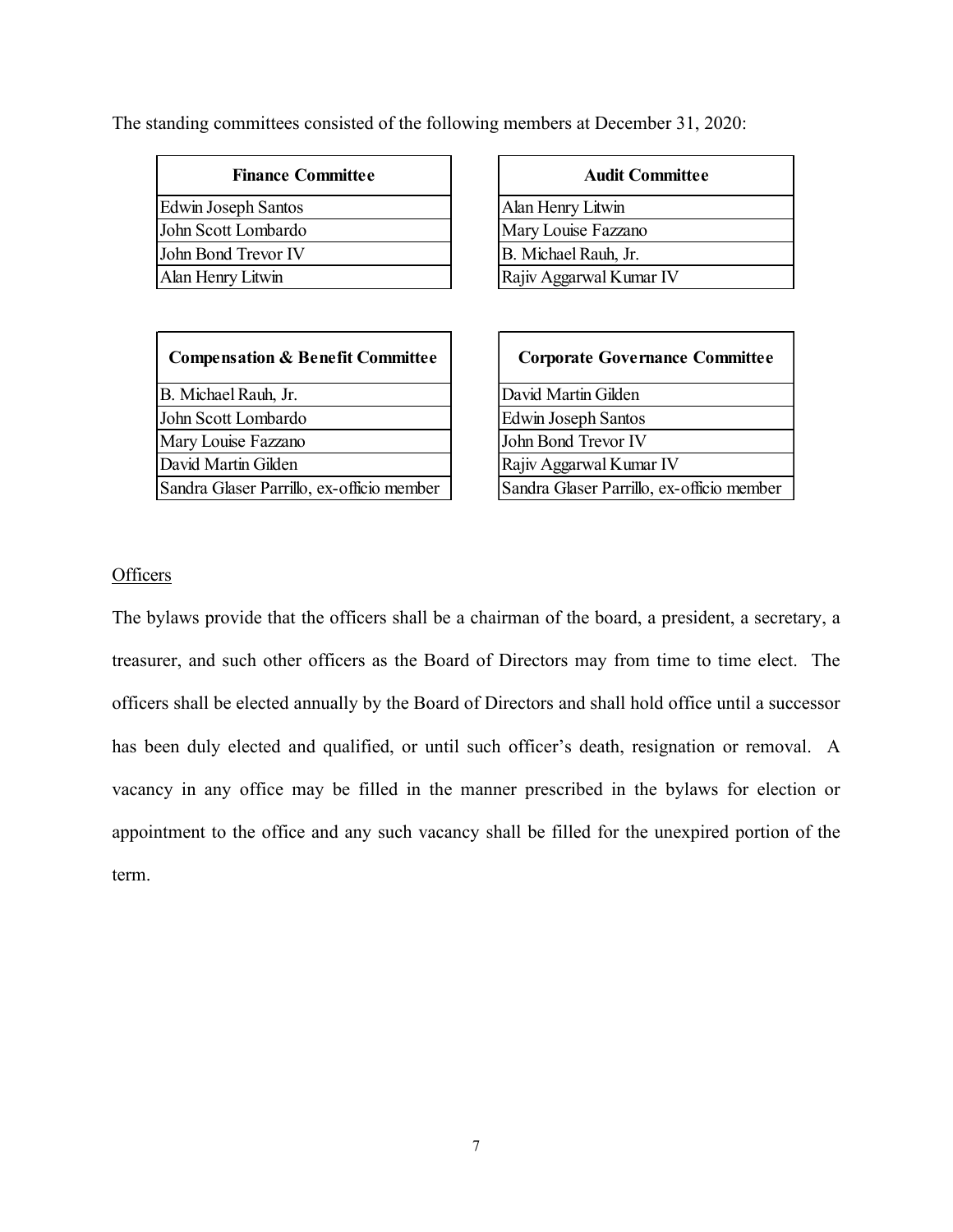The officers serving and their respective titles at December 31, 2020 are as follows:

| Name                    | Title                                                          |  |  |
|-------------------------|----------------------------------------------------------------|--|--|
| Alan Henry Litwin       | Chairman of the Board                                          |  |  |
| Sandra Glaser Parrillo* | President & Chief Executive Officer                            |  |  |
| Earl Francis Cottam Jr. | Executive Vice President, Treasurer, & Chief Financial Officer |  |  |
| Thomas Francis Burkart  | Vice President - Claims & Secretary                            |  |  |
| Joseph John Muccio      | Vice President - Actuarial & Product Development               |  |  |
| Stephanie G. Grobin**   | Vice President - Underwriting & Product Development            |  |  |
| Duc T. Ngo              | Vice President - Information Systems                           |  |  |

\*Sandra G. Parrillo retired and was replaced by Michele Streton in February of 2021. \*\*Stephanie G. Grobin resigned and was replaced by Lisa Hatch in June 2021.

## Intercompany Agreement

There is an intercompany tax sharing agreement in place between the Company and PPIC. The agreement was last updated in 2007.

## **TERRITORY AND PLAN OF OPERATION**

The Company operates on the mutual plan. Since January 1, 1945, all policies issued by the Company have been non-assessable. The Company's Charter states that the issuance of policies is contingent upon maintenance by the Company of surplus of not less than \$3,000,000, and a deposit with the State of Rhode Island General Treasurer for the benefit and protection of all policyholders of the Company. At December 31, 2020, the Company met both requirements.

## Underwriting Programs

The Charter confers on the Company multiple line underwriting powers. The Company's writings as of December 31, 2020, were in the homeowner's multiple perils, commercial multiple peril,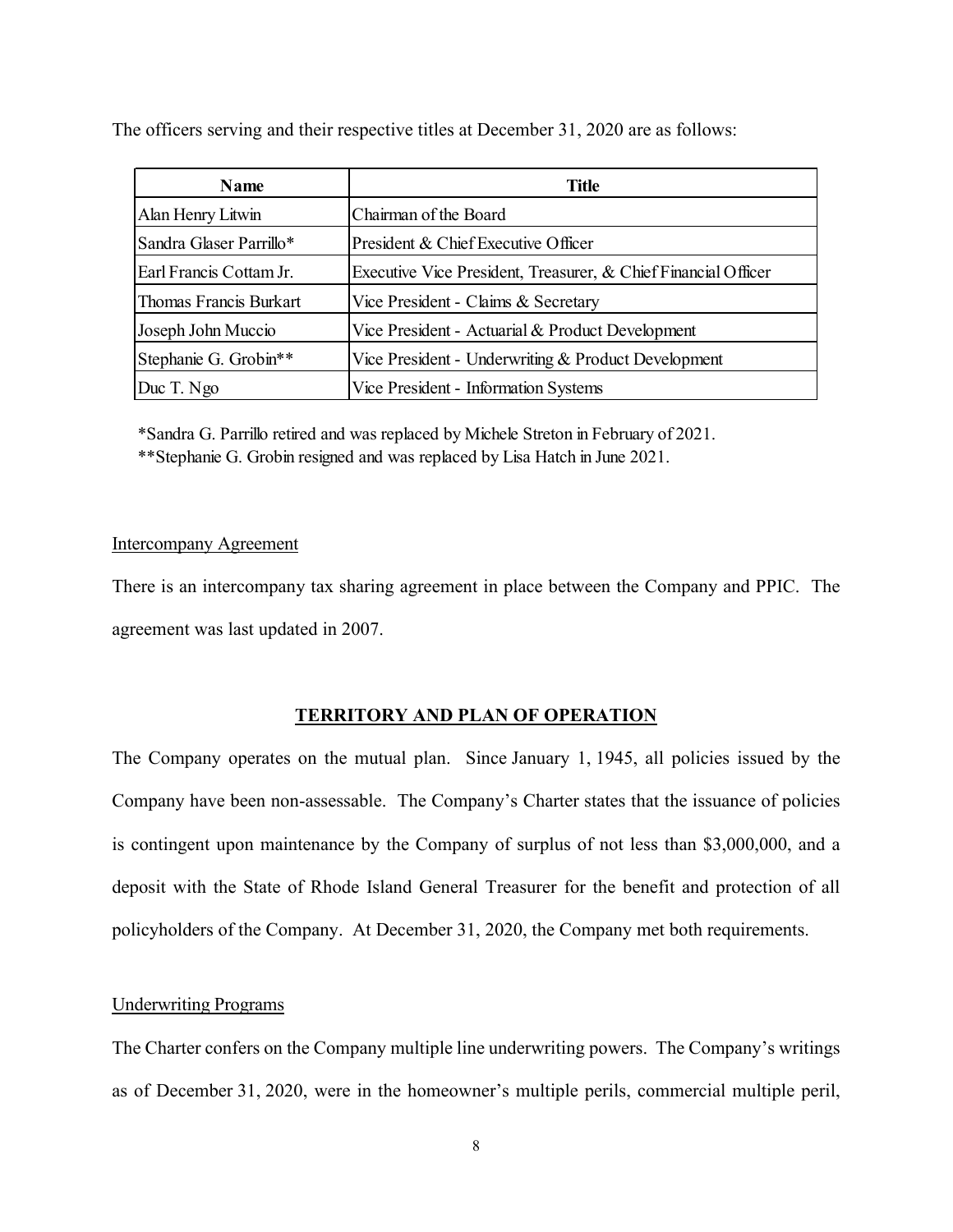fire, allied lines, inland marine, private passenger auto, workers' compensation, other liabilityoccurrence and commercial auto liability and auto physical damage lines of business.

#### Marketing Distribution

Business is obtained principally through independent agents, all of whom report directly to the Company. The Company writes standard and preferred business at various deviations from manual rates and pays a policyholder dividend that is applied as a discount to renewal policies.

Approximately 80% of the Company's direct business is in Massachusetts, Rhode Island, Connecticut, and New Jersey combined; however, it also writes in New York, Vermont, Maine, and New Hampshire. In addition, the Company participates in various state "FAIR Plans" and in voluntary reinsurance pools.

#### **REINSURANCE**

### Ceded Reinsurance

The Company has various reinsurance contracts in effect at December 31, 2020, including excess of loss, catastrophe, facultative and umbrella. The following is a description of the Company's primary reinsurance contracts:

## *Excess of Loss Reinsurance - Property*

This reinsurance coverage on risks classified by the Company as property, provides for a net retention of \$600,000 on each loss, each risk, subject to a limit of liability to the reinsurer of \$2,400,000 each loss, each risk, and further subject to a limit of liability to the reinsurer of \$4,800,000 each loss occurrence. The contract provides for automatic reinstatement to the full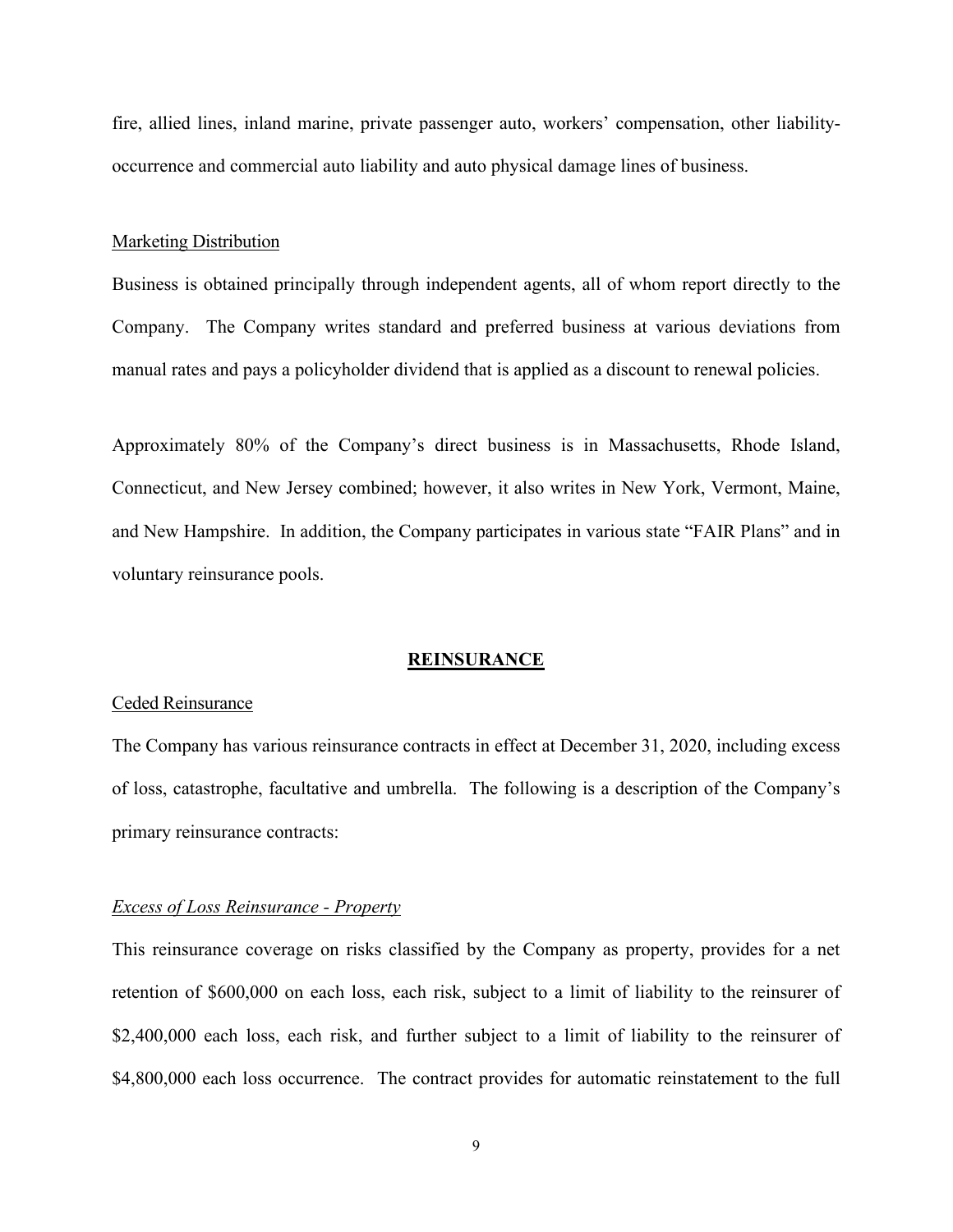amount of reinsurance upon the occurrence of any losses, subject only to the limit of maximum liability on any one occurrence.

## *Excess of Loss Reinsurance - Casualty*

This reinsurance coverage on risks classified by the Company as casualty and automobile, provides for a "First Excess" and "Second Excess" layer as follows:

First Excess provides for a net retention of \$300,000 on initial ultimate net loss occurrence, subject to a limit of liability to the reinsurer of \$1,700,000 each loss occurrence.

Second Excess provides for \$1,000,000 of liability to the reinsurer on each loss occurrence over and above an initial ultimate net loss of \$2,000,000 each loss occurrence.

## *Catastrophe Reinsurance*

The Company's Catastrophe Reinsurance program, consisting of an underlying layer and four excess layers, totaling \$173,000,000 of covers up to an \$180,000,000 event at December 31, 2020, and is scheduled as follows:

Underlying layer provides that the reinsurer shall be liable in respect of each loss occurrence, for the Ultimate Net Loss over and above an initial ultimate net loss of \$5,000,000 each loss occurrence, subject to a limit of liability to the reinsurer of \$5,000,000 each loss occurrence. The Company has a retention of \$5,000,000.

First Excess Layer provides that the reinsurer shall be liable in respect of each loss occurrence, for 90% of the ultimate net loss over and above an initial ultimate net loss of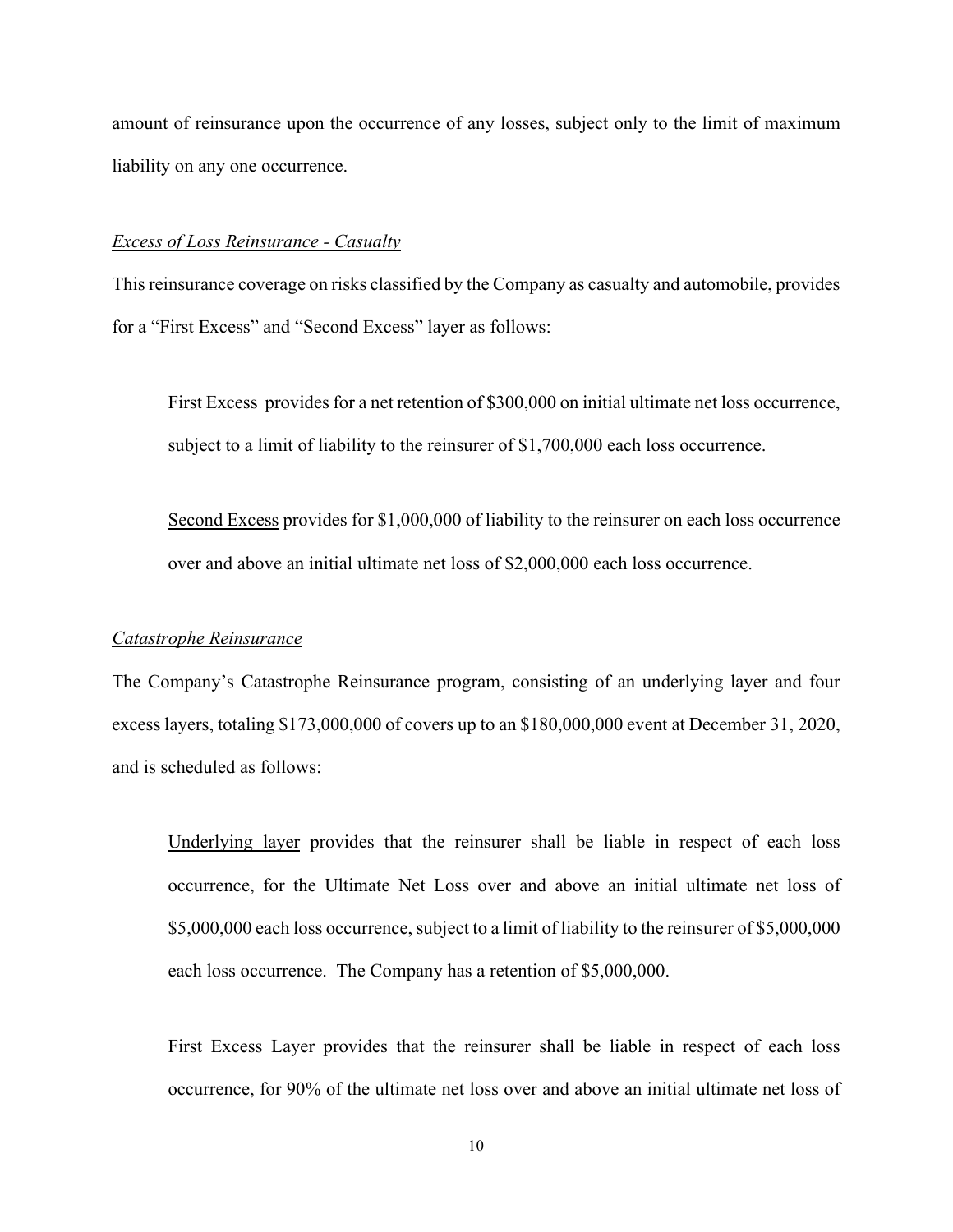\$10,000,000 each loss occurrence, subject to a limit of \$20,000,000 each loss occurrence. The Company has a maximum retention of \$2,000,000.

Second Excess Layer provides that the reinsurer shall be liable in respect of each loss occurrence, for the ultimate net loss over and above an initial ultimate net loss of \$30,000,000 each loss occurrence, subject to a limit of liability to the reinsurer of \$35,000,000 each loss occurrence.

Third Excess Layer provides that the reinsurer shall be liable in respect of each loss occurrence, for the ultimate net loss over and above an initial ultimate net loss of \$65,000,000 each loss occurrence, subject to a limit of liability to the reinsurer of \$60,000,000 each loss occurrence.

Fourth Excess Layer provides that the reinsurer shall be liable in respect of each loss occurrence, for the ultimate net loss over and above an initial ultimate net loss of \$125,000,000 each loss occurrence, subject to a limit of liability to the reinsurer of \$55,000,000 each loss occurrence.

#### *Facultative Property Per Risk Reinsurance*

This reinsurance contract provides the Company with facultative coverage on certain risks. The reinsurer shall be liable in respect of each loss, each risk, for the ultimate net loss over and above an initial ultimate net loss of \$3,000,000 each loss, each risk subject to a limit of liability to the reinsurer of \$16,000,000 each loss, each risk, or to the limit of liability for the risk. The liability to the reinsurer shall be limited to \$32,000,000 each loss occurrence; however, as respects a loss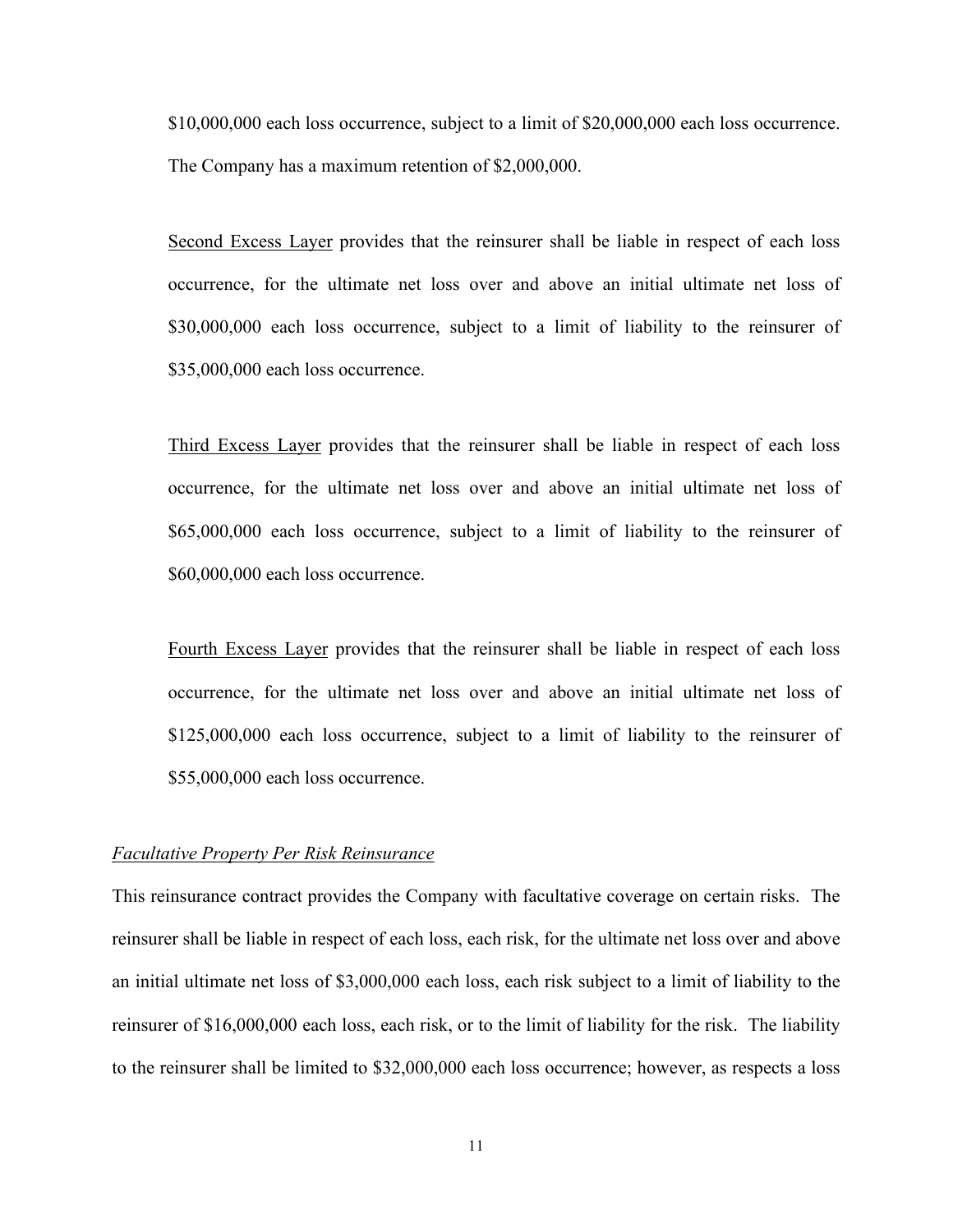occurrence that involves one or more specially-accepted risks, the limit of liability to the reinsurer for the loss occurrence shall be equal to the greater of \$32,000,000 or the largest cession amount of any specially-accepted risk involved in the loss occurrence, plus \$2,000,000 .

## *Umbrella Facultative Reinsurance*

This reinsurance contract provides coverage for loss or losses under policies classified by the Company as personal, farm and commercial umbrella liability. The coverage provides that the reinsurer shall be liable for 90% of the ultimate net loss, each loss occurrence, each policy on an initial ultimate net loss of \$1,000,000, and 100% of the of the next \$4,000,000 of ultimate net loss.

# Assumed Reinsurance

As stated in the Territory and Plan of Operation section above, the Company participates in various state "FAIR Plans" and in voluntary reinsurance pools.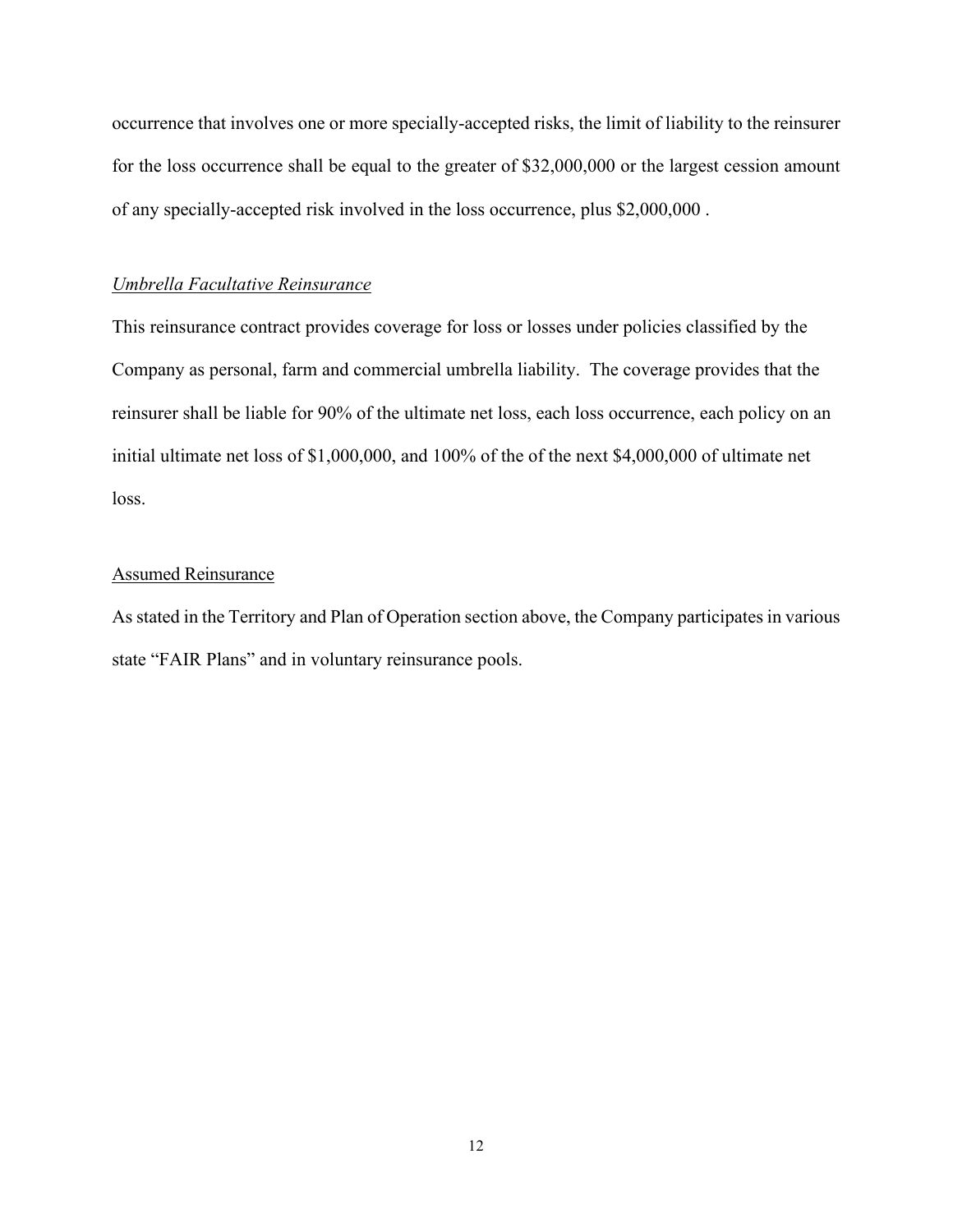## **FINANCIAL STATEMENTS**

The following financial statements are based on the statutory financial statements filed by PMFIC with the State of Rhode Island Department of Business Regulation and present the financial condition of the Company for the period ending December 31, 2020. The accompanying comments on financial statements reflect examination adjustments to the amounts reported in the annual statements and should be considered an integral part of the financial statements:

> Comparative Statement of Assets December 31, 2020 and December 31, 2015

Comparative Statement of Liabilities, Surplus and Other Funds December 31, 2020 and December 31, 2015

> Statement of Income Year ended December 31, 2020

Reconciliation of Capital and Surplus December 31, 2015 to December 31, 2020

Analysis of Examination Adjustments December 31, 2020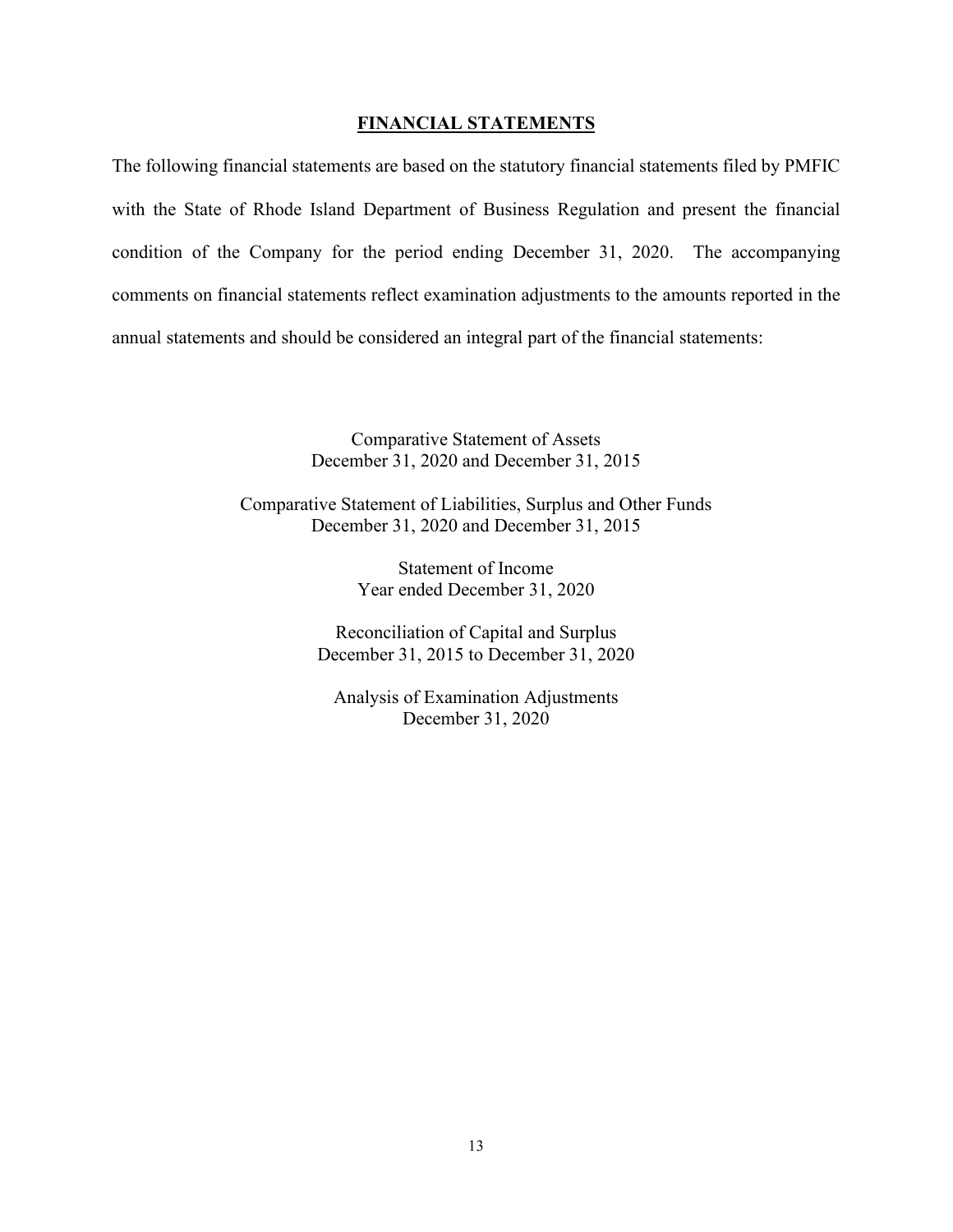# PROVIDENCE MUTUAL FIRE INSURANCE COMPANY Comparative Statement of Assets December 31, 2020 and December 31, 2015

|                                                    | December 31,<br>2020 | December 31,<br>2015 | Increase<br>(Decrease) |
|----------------------------------------------------|----------------------|----------------------|------------------------|
|                                                    |                      |                      |                        |
| <b>Bonds</b>                                       | \$110,072,652        | \$107,830,727        | \$2,241,925            |
| Preferred stocks                                   | $\theta$             | 229,680              | (229,680)              |
| Common stocks                                      | 65,644,639           | 44,460,477           | 21,184,162             |
| Real estate                                        |                      |                      |                        |
| Properties occupied by the company                 | 2,464,294            | 2,849,527            | (385, 233)             |
| Properties held for the production of income       | 570,804              | $\theta$             | 570,804                |
| Cash, cash equivalents and short-term investments  | 3,219,459            | 8,519,793            | (5,300,334)            |
| Investment income due and accrued                  | 698,011              | 630,453              | 67,558                 |
| Uncollected premiums and agents' balances          |                      |                      |                        |
| in the course of collection                        | 578,909              | 1,263,323            | (684, 414)             |
| Deferred premiums, agents' balances and            |                      |                      |                        |
| installments booked but deferred and not yet due   | 14,926,846           | 12,095,413           | 2,831,433              |
| Amounts recoverable from reinsurers                | 1,768,442            | 1,532,140            | 236,302                |
| Current federal and foreign income tax recoverable | 551,944              | 44,978               | 506,966                |
| Net deferred tax asset                             | $\boldsymbol{0}$     | 4,262,928            | (4,262,928)            |
| Electronic data processing equipment software      | $\theta$             | 184,150              | (184, 150)             |
| Equities and deposits in pools and associations    | 6,665,962            | 6,083,473            | 582,489                |
| Aggregate write-ins for other-than-invested assets | 212,396              | 293,972              | (81, 576)              |
| <b>Total Assets</b>                                | \$207,374,358        | \$190,281,034        | \$17,093,324           |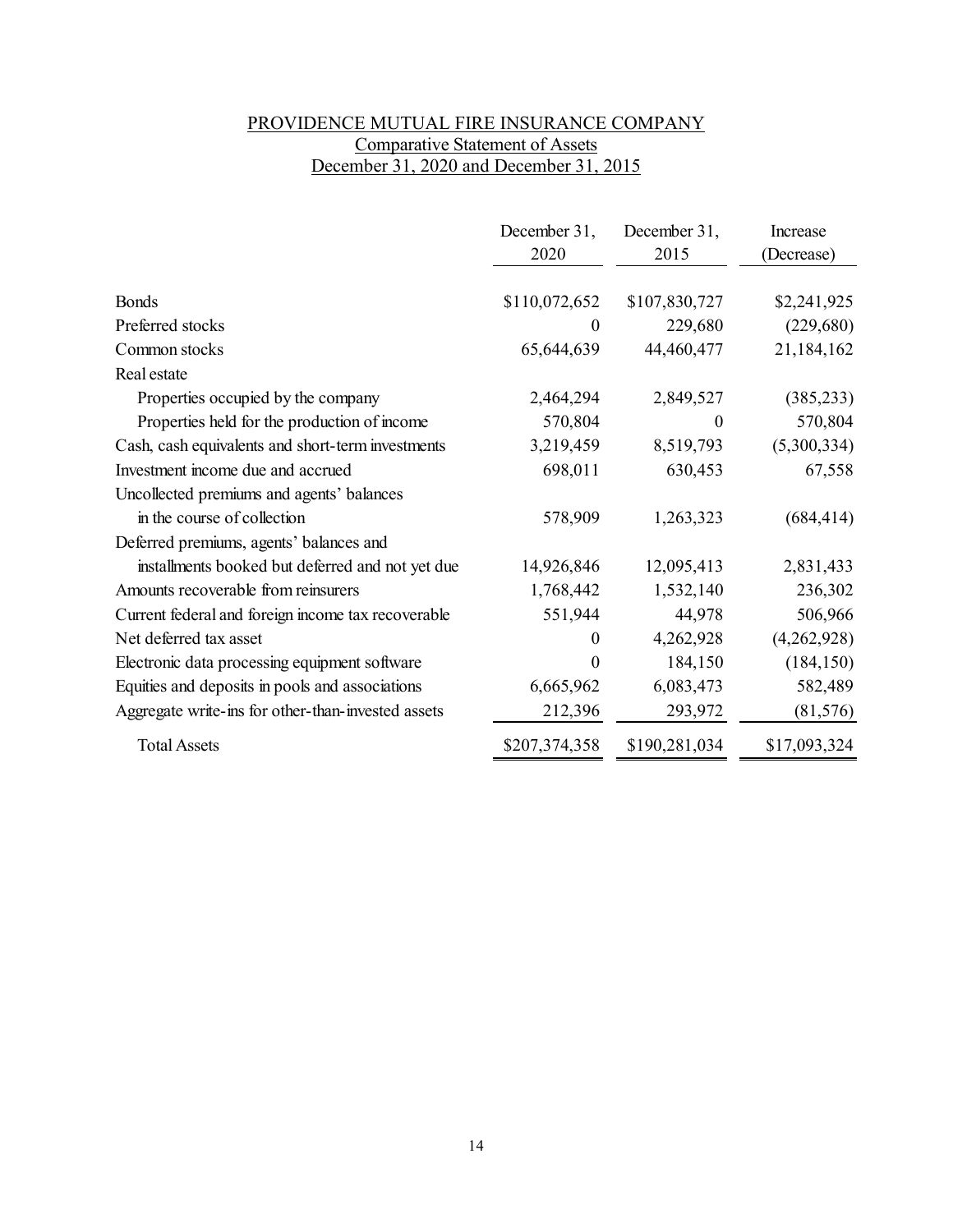# PROVIDENCE MUTUAL FIRE INSURANCE COMPANY Comparative Statement of Liabilities, Surplus and Other Funds December 31, 2020 and December 31, 2015

|                                                  | December 31,<br>2020 | December 31,<br>2015 | Increase<br>(Decrease) |
|--------------------------------------------------|----------------------|----------------------|------------------------|
| Losses                                           | \$45,825,145         | \$36,421,029         | \$9,404,116            |
| Loss adjustment expenses                         | 10,640,042           | 11,969,924           | (1,329,882)            |
| Commissions payable, contingent commissions      |                      |                      |                        |
| and other similar charges                        | 2,218,920            | 1,914,431            | 304,489                |
| Other expenses                                   | 2,875,064            | 1,707,096            | 1,167,968              |
| Taxes, licenses and fees                         | 88,403               | 339,193              | (250,790)              |
| Unearned premiums                                | 44,120,797           | 45,154,969           | (1,034,172)            |
| Advance premium                                  | 826,279              | 938,476              | (112, 197)             |
| Ceded reinsurance premiums payable               | 595,059              | 954,162              | (359, 103)             |
| Funds held by company under reinsurance treaties | 18,017               | 390,740              | (372, 723)             |
| Amounts withheld or retained by company for      |                      |                      |                        |
| account of others                                | 134,577              | 12,882               | 121,695                |
| Remittances and items not allocated              | 12,121               | 11,172               | 949                    |
| Provision for reinsurance                        | $\boldsymbol{0}$     | 98,000               | (98,000)               |
| Payable to parent, subsidiaries and affiliates   | $\boldsymbol{0}$     | 40,241               | (40,241)               |
| <b>Total Liabilities</b>                         | 107,354,424          | 99,952,315           | 7,402,109              |
| Unassigned funds (surplus)                       | 100,019,934          | 90,328,719           | 9,691,215              |
| Surplus as regards policyholders                 | 100,019,934          | 90,328,719           | 9,691,215              |
| Total Liabilities, Surplus and Other Funds       | \$207,374,358        | \$190,281,034        | \$17,093,324           |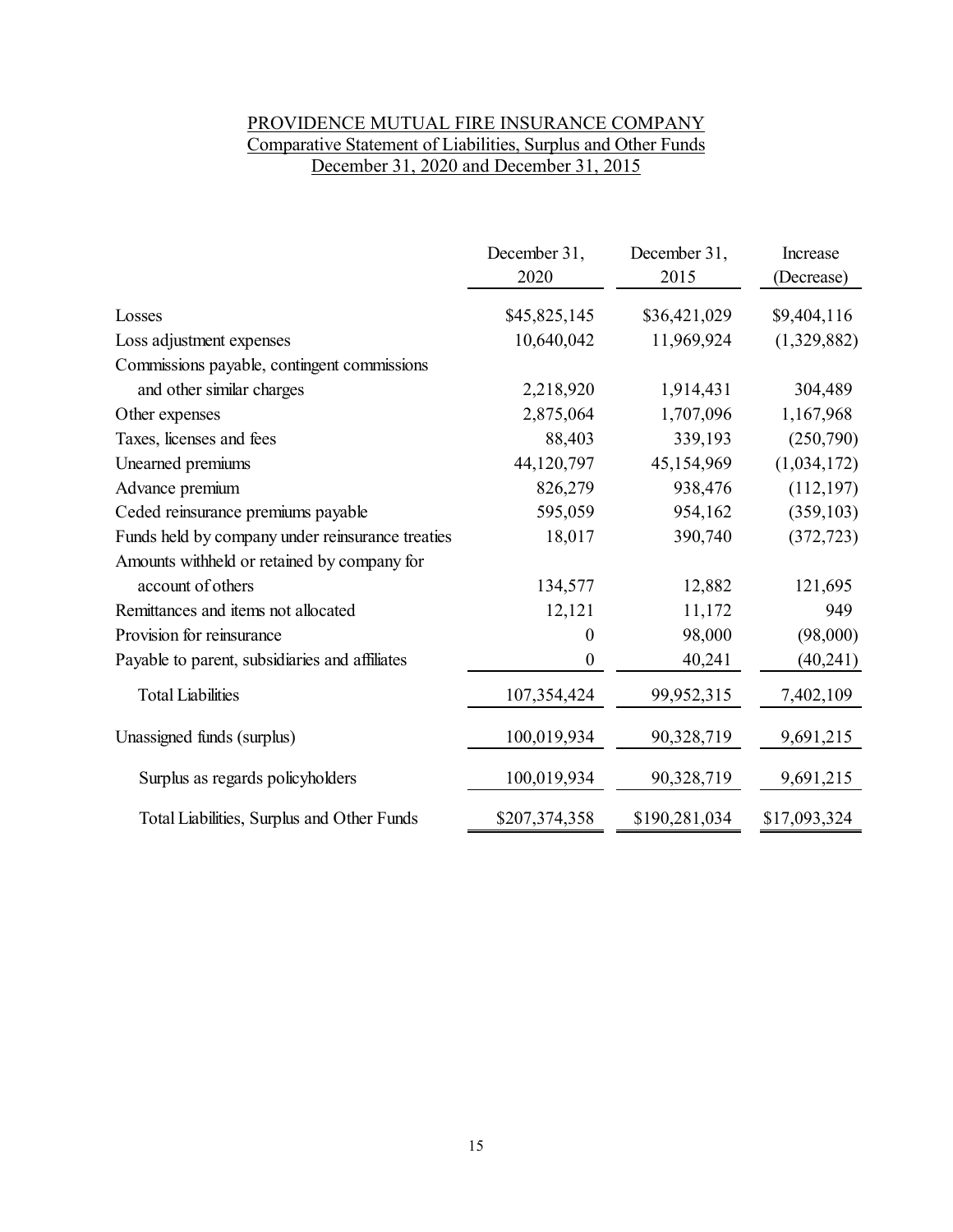# PROVIDENCE MUTUAL FIRE INSURANCE COMPANY Statement of Income Year Ended December 31, 2020

# UNDERWRITING INCOME

| Premiums earned                                                                                                                                                               | \$81,577,845                          |
|-------------------------------------------------------------------------------------------------------------------------------------------------------------------------------|---------------------------------------|
| Losses incurred<br>Loss adjustment expenses incurred<br>Other underwriting expenses incurred                                                                                  | 52,872,528<br>9,361,405<br>32,044,335 |
| Total underwriting deductions                                                                                                                                                 | 94,278,268                            |
| Net underwriting gain or (loss)                                                                                                                                               | (12,700,423)                          |
| <b>INVESTMENT INCOME</b>                                                                                                                                                      |                                       |
| Net investment income earned<br>Net realized capital gains or (losses)                                                                                                        | 3,229,839<br>(349, 304)               |
| Net investment gain or (loss)                                                                                                                                                 | 2,880,535                             |
| <b>OTHER INCOME</b>                                                                                                                                                           |                                       |
| Net gain (loss) from agents' balances or premium balances charged off<br>Finance and service charges not included in premiums<br>Aggregate write-ins for miscellaneous income | (77, 128)<br>330,452<br>(454, 329)    |
| Total other income                                                                                                                                                            | (201,005)                             |
| Net income, after dividends to policyholders, after capital gains tax and<br>before all other federal and foreign income taxes                                                | (10,020,893)                          |
| Federal and foreign income taxes incurred                                                                                                                                     | (168, 521)                            |
| Net income (loss)                                                                                                                                                             | $(\$9,852,372)$                       |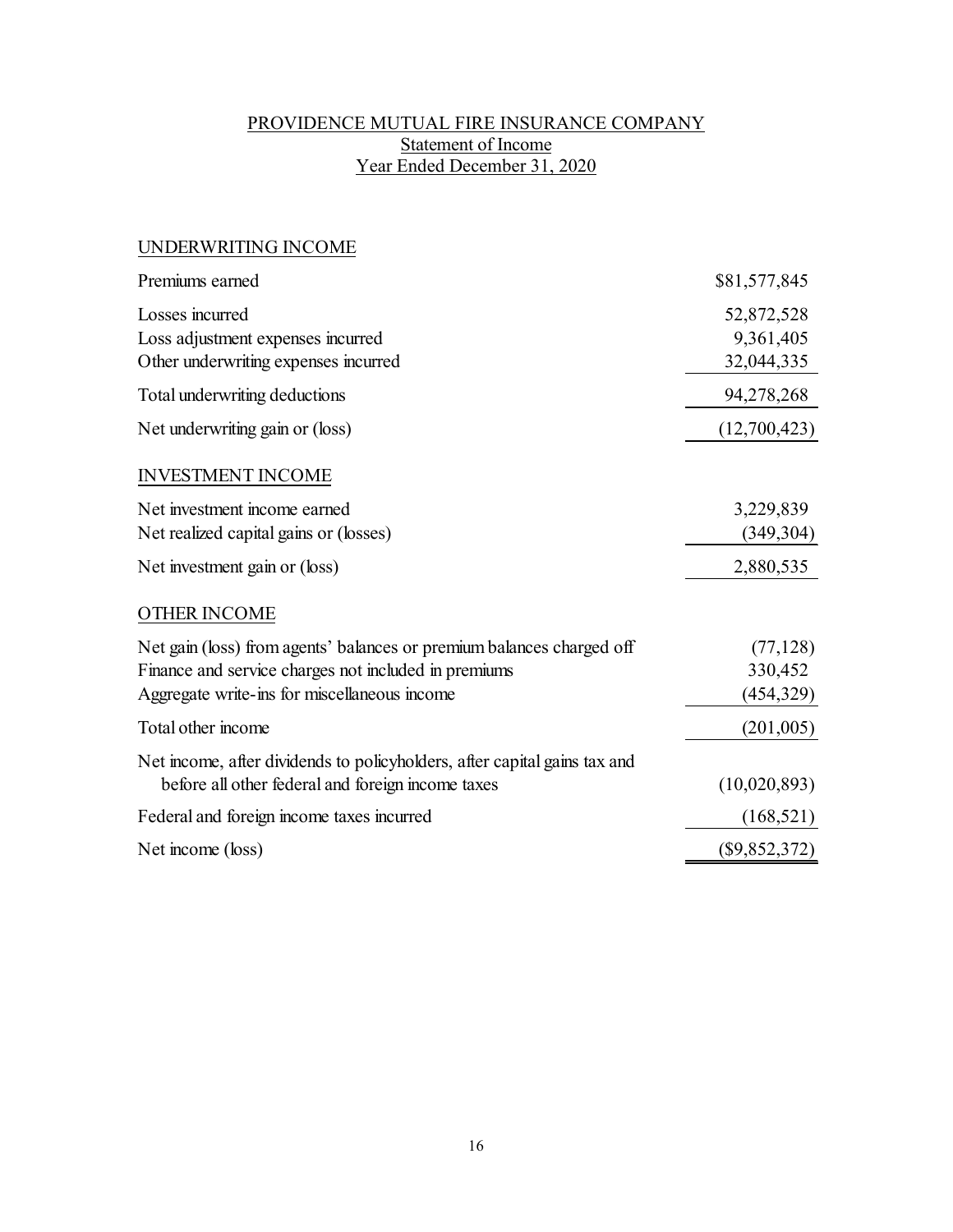# PROVIDENCE MUTUAL FIRE INSURANCE COMPANY Reconciliation of Capital and Surplus December 31, 2015 to December 31, 2020

| Surplus as regards policyholders, December 31, 2015 |            |           | \$90,328,719  |
|-----------------------------------------------------|------------|-----------|---------------|
|                                                     | Gains      | Losses    |               |
| Net income                                          |            | 3,801,879 |               |
| Change in net unrealized capital gains or (losses)  | 15,044,613 |           |               |
| Change in net deferred income tax                   |            | 4,826,502 |               |
| Change in nonadmitted assets                        | 3,176,983  |           |               |
| Change in provision for reinsurance                 | 98,000     |           |               |
| Total gains and losses                              | 18,319,596 | 8,628,381 |               |
| Change in surplus as regards policyholders          |            |           | 9,691,215     |
| Surplus as regards policyholders, December 31, 2020 |            |           | \$100,019,934 |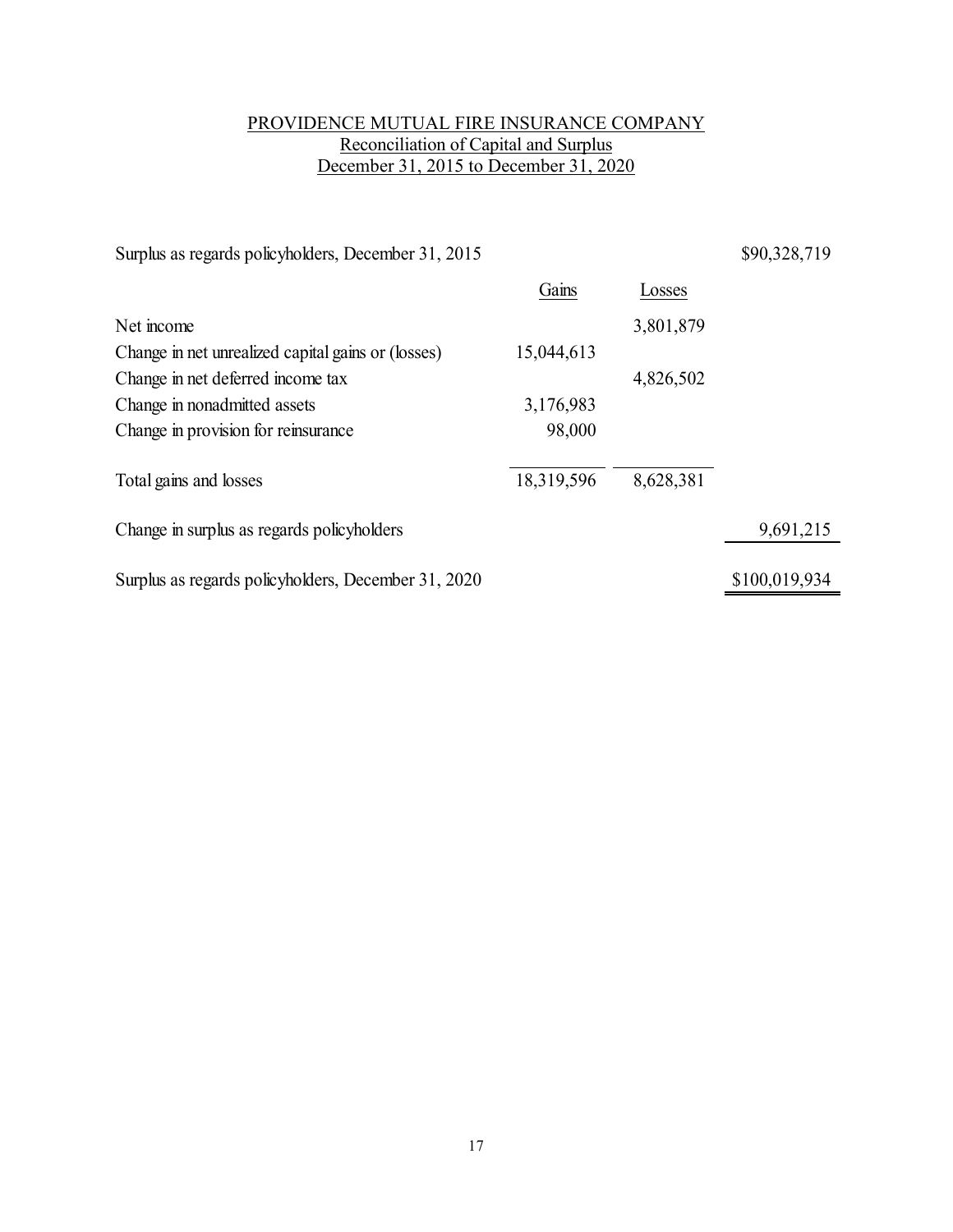# PROVIDENCE MUTUAL FIRE INSURANCE COMPANY Analysis of Examination Adjustments December 31, 2020

The examination of PMFIC, performed as of December 31, 2020, did not disclose any material misstatements to the financial statements contained in its 2020 Annual Statement filing. Accordingly, the amounts reported by PMFIC have been accepted for purposes of this report.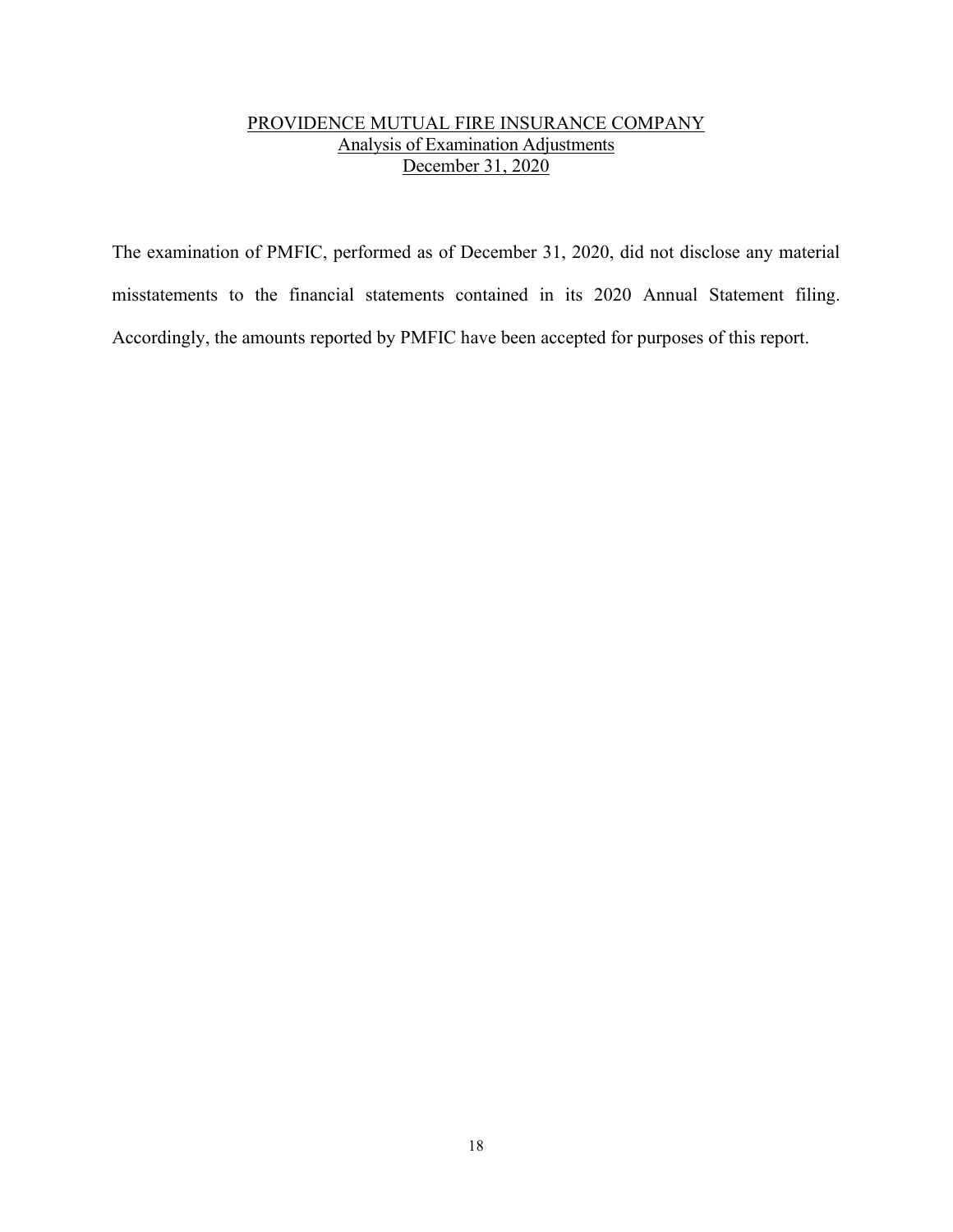## **COMMENTS ON FINANCIAL STATEMENTS**

### **Bonds \$110,072,652**

The above amount is the net admitted value of bonds owned by Providence Mutual Fire Insurance Company and reflects the amount reported in the 2020 Annual Statement.

All of the bonds owned at year-end 2020 are held in accordance with custodial agreements with third parties. Approximately 0.36% of the bond portfolio, which amounts to \$399,228 is held in the form of special deposits with the state of Rhode Island.

Approximately 99% of all bonds in the portfolio at December 31, 2020, were rated as Class 1 and Class 2 and approximately 1% were rated Class 3 based upon evaluation methods established by the National Association of Insurance Commissioners, Investment Analysis Office. Class 1, Class 2, and Class 3 securities are considered the "highest quality", "high quality", and "medium quality" respectively.

The aggregate book/adjusted carrying value of bonds owned by the Company as of December 31, 2020, represents 53.08% of PMFIC's total admitted assets. The book/adjusted carrying value, fair value, actual cost and par value of PMFIC's bond portfolio at December 31, 2020, is as follows:

| <b>Book/Adjusted</b><br><b>Carrying Value</b> | <b>Fair Value</b> | <b>Actual Cost</b> | <b>Par Value</b> |
|-----------------------------------------------|-------------------|--------------------|------------------|
| \$110,072,651                                 | \$116,481,729     | \$110,776,032      | \$110,018,693    |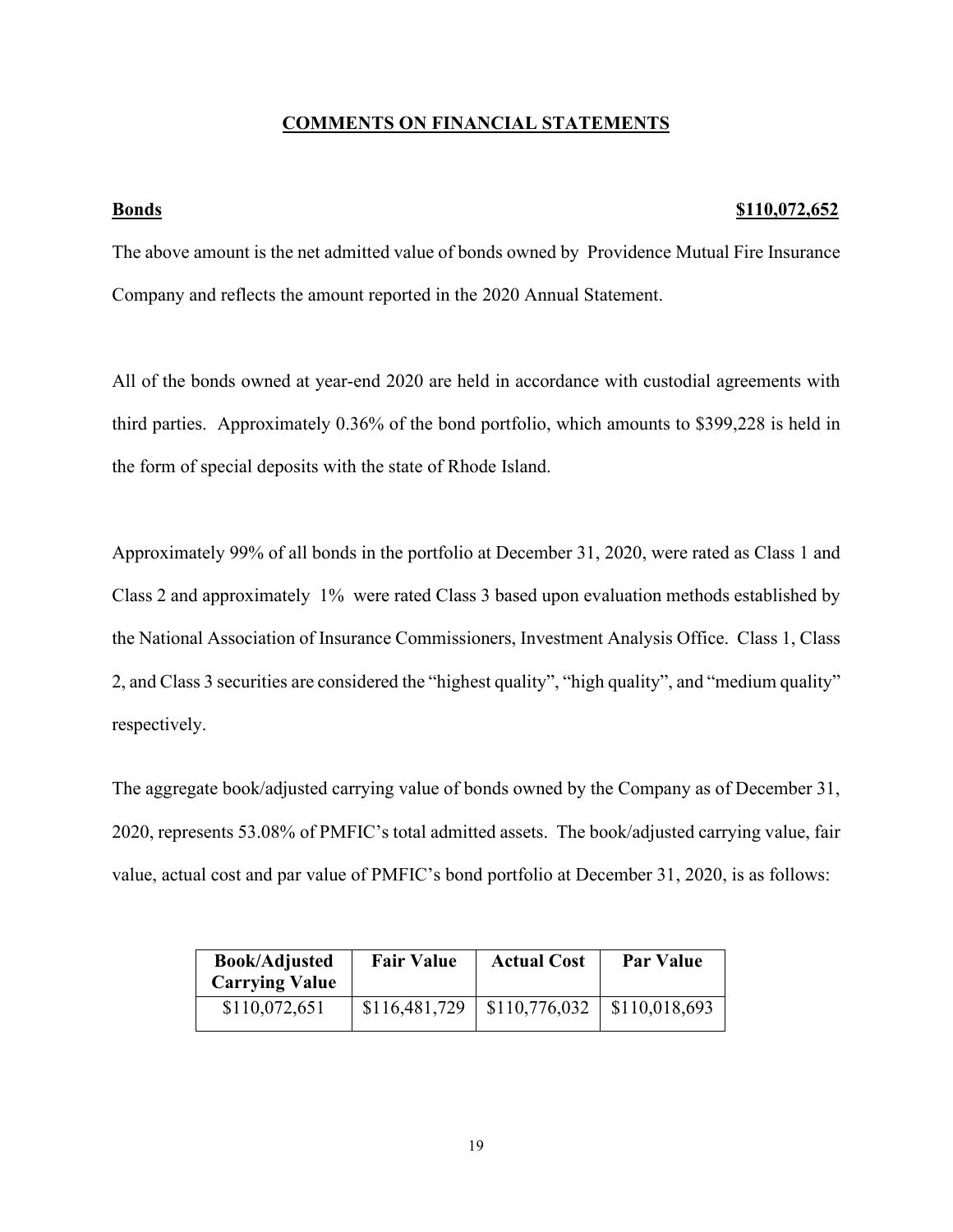#### **Common Stock \$65,644,639 65,644,639**

The above amount is the same as that reported by the Company in its 2020 Annual Statement and represents the admitted value of common stocks owned at December 31, 2020. U.S. Bank National Association ("US Bank"), in accordance with a custodial agreement, holds the majority of stocks on behalf of the Company. The admitted value of the common stocks owned by the Company at December 31, 2020, represents 31.7% of total admitted assets. As of December 31, 2020, the common stocks book/adjusted carrying value equals its fair value amount of \$65,644,639 and exceeds their actual cost of \$48,082,689 by \$17,561,950.

#### **Losses and Loss Adjustment Expenses 1988 1988 1988 1988 1988 1988 1988 1988 1988 1989 1988 1989 1988 1989 1989 1989 1989 1989 1989 1989 1989 1989 1989 1989 1989 1989 1**

| Losses                   | \$45,825,145 |
|--------------------------|--------------|
| Loss Adjustment Expenses | 10,640,042   |
| Total                    | \$56,465,187 |

The reserves for losses and loss adjustment expenses reflected above are the amount as reported by the Company in its 2020 Annual Statement. The Company's reported reserves were reviewed for reasonableness by INS Consultants, Inc. ("INS"), consulting actuaries for the Rhode Island Insurance Division. INS relied upon the underlying data reported by the Company, which was tested by the examiners without exception. INS' analyses included a review of the actuarial assumptions and methods utilized in determining the reserves, and such tests of actuarial calculations as deemed necessary.

Based upon the review performed by INS, the Company's reported reserves were found to be calculated in accordance with commonly accepted reserving methods and are based on appropriate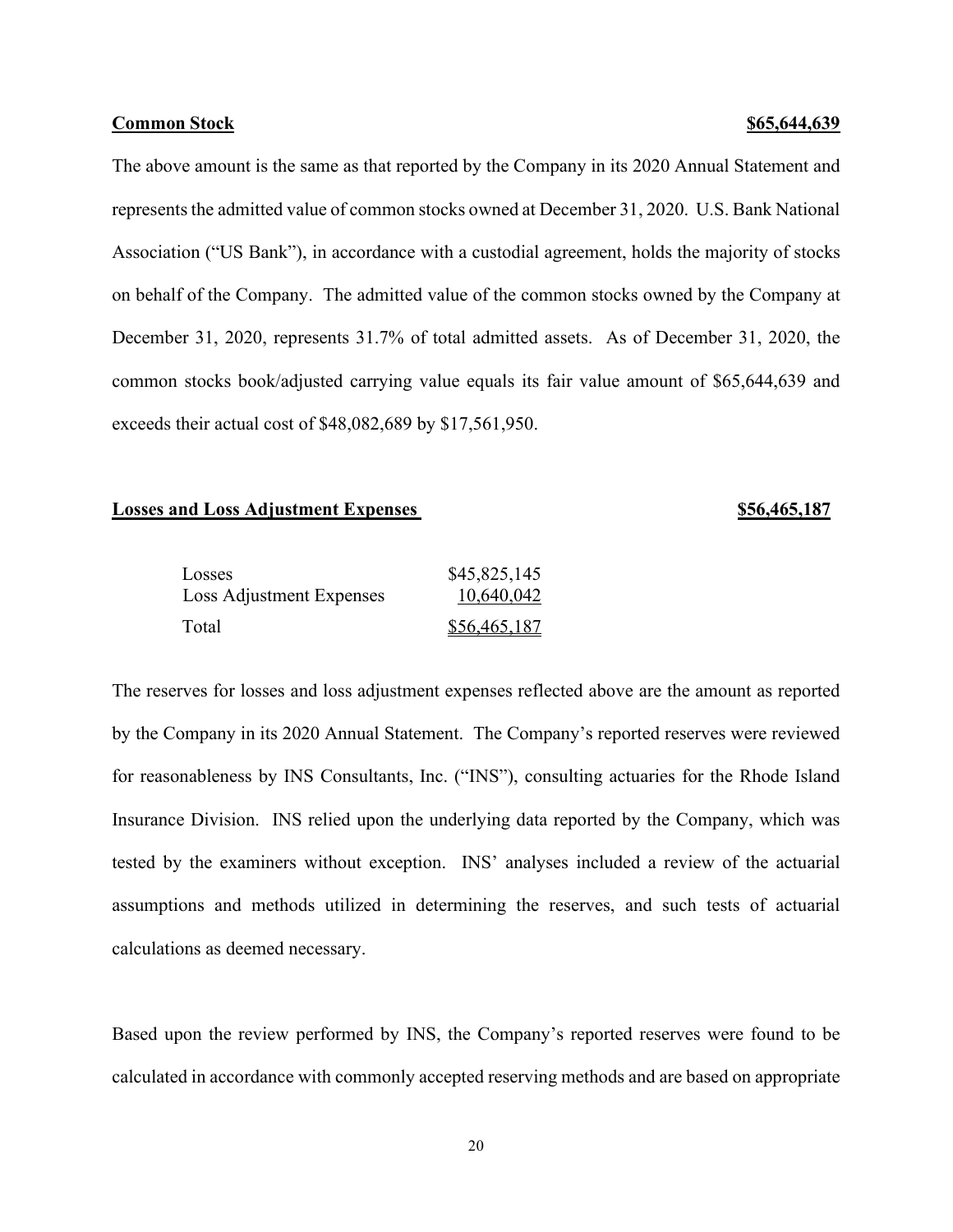actuarial factors given the risk exposures under the policy provisions. INS also concluded that the reported reserves make reasonable provision for all unpaid loss and loss adjustment expense obligations of the Company, under the terms of their policies and agreements.

# **Policyholders' Surplus Policyholders' Surplus \$100,019,934**

The above amount is the same as that reported by the Company in its December 31, 2020 Annual Statement and consists entirely of unassigned funds.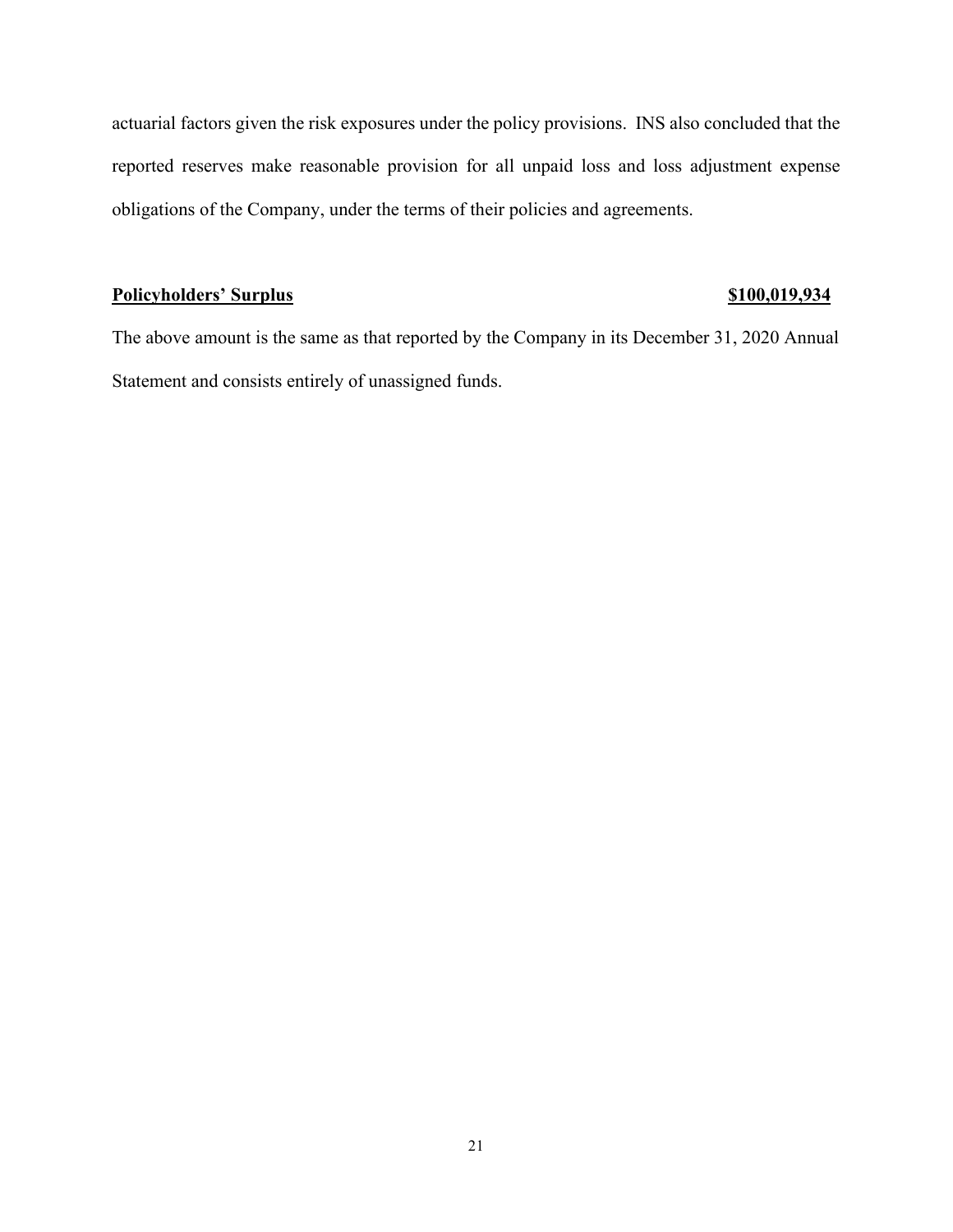#### **SUBSEQUENT EVENTS**

A review of financial information, the Company's records, and the minutes to the meetings of the Board of Directors and its various committees for the period subsequent to the examination period was performed to ascertain whether any subsequent events have occurred which would have a material impact on the Company's operations or financial statements. In addition, an inquiry was made of the Company's management regarding subsequent events. Based upon our review, the following significant event occurred subsequent to December 31, 2020.

#### COVID-19 Pandemic

On March 11, 2020, the World Health Organization declared the spreading coronavirus (COVID-19) outbreak a pandemic. The extent of the impact of COVID-19 on the Company's operational and financial performance will depend on certain developments, including the duration and spread of the outbreak, regulatory decisions, and the impact on the financial markets, all of which are uncertain and cannot be predicted. As of December 10, 2021, the Company's operations are functioning well in a largely "remote" environment. Although the extent to which COVID-19 may impact the Company's financial condition or results of operations is uncertain, given the uncertainty of the future of the pandemic, as of the date of this report, the Company has maintained largely stable operations and financial results.